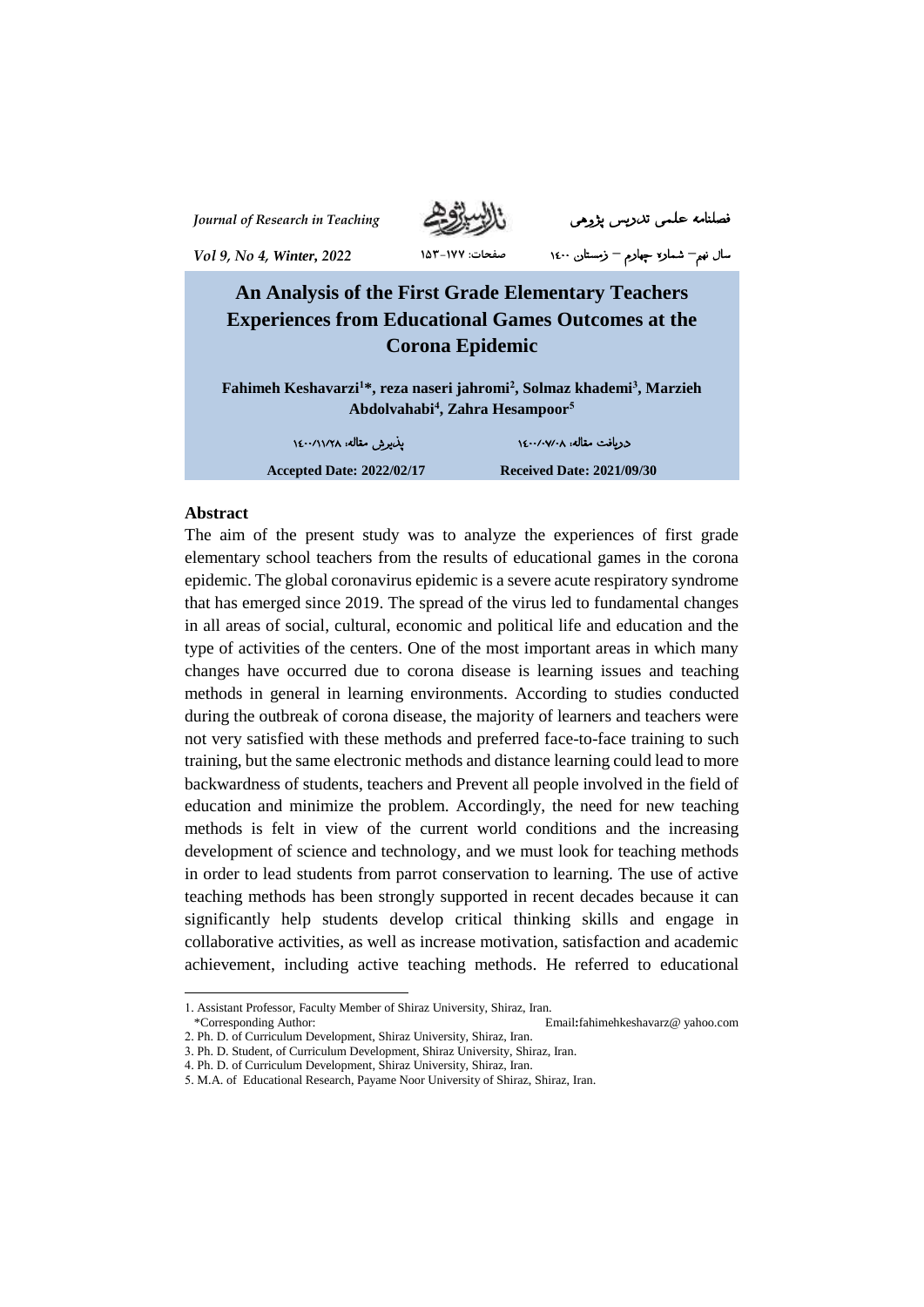games. Educational game is an activity that is done with the cooperation or competition of decision makers who seek to achieve goals or challenging situations with special rules in order to achieve, use or learn educational goals. Accordingly, in primary education, it is better to use the teaching method based on educational games. In educational games, it is important to make sure that learning and play are integrated and that learning objectives are hidden within the game. An effective educational game should be attractive and engage the learner during the game so as to motivate learners to play the game. Also, in the educational game, there should be a clear relationship between the game and the educational goals. Although the purpose of educational games is more to teach and learn the objectives of the curriculum than to play, but the playful aspect must be maintained. Thus, first the purpose of the lesson should be stated very simply for the students and then the game should be taught to them. In the game description stage, all the game instructions and how to choose must be fully specified. After this stage, the game should be played and the teacher, as a guide, should control the students' activities. At the end of the game, it is time to conclude that because the students are playing the game and the game is related to the lesson concepts, it is very likely that they have learned the lesson concepts. Finally, the teacher can measure the amount of learning. Teaching lessons with play is one of the methods that makes the lesson engraved in the child's mind and not quickly forgotten. Due to the fact that students are currently facing the problems of elearning and the anxiety caused by it, so the use of educational games can eliminate or diminish their anxiety, lack of motivation and enthusiasm and lead them to progress in learning lessons. In terms of applied purpose, this research is a qualitative and multidisciplinary research that is used to analyze the experiences of first grade teachers from the results of educational games with a metacombination, the findings of world studies and then based on the use of phenomenology, teachers' lived experiences in corona epidemics. Explored. The meta-combination design was performed using the six-step Sandlowski and Barroso method and the phenomenological design was performed using the sevenstage Klaizi model. The tools used were semi-structured interviews and participants in this section were 14 teachers in the academic year 1401-1400, who were selected using the purposeful approach of the criterion, snowball technique and theoretical saturation criteria. The data analysis of this section was performed using thematic analysis method. Based on the results of the two projects, the experiences of first grade primary school teachers from educational games in corona epidemics were identified in the form of three main themes including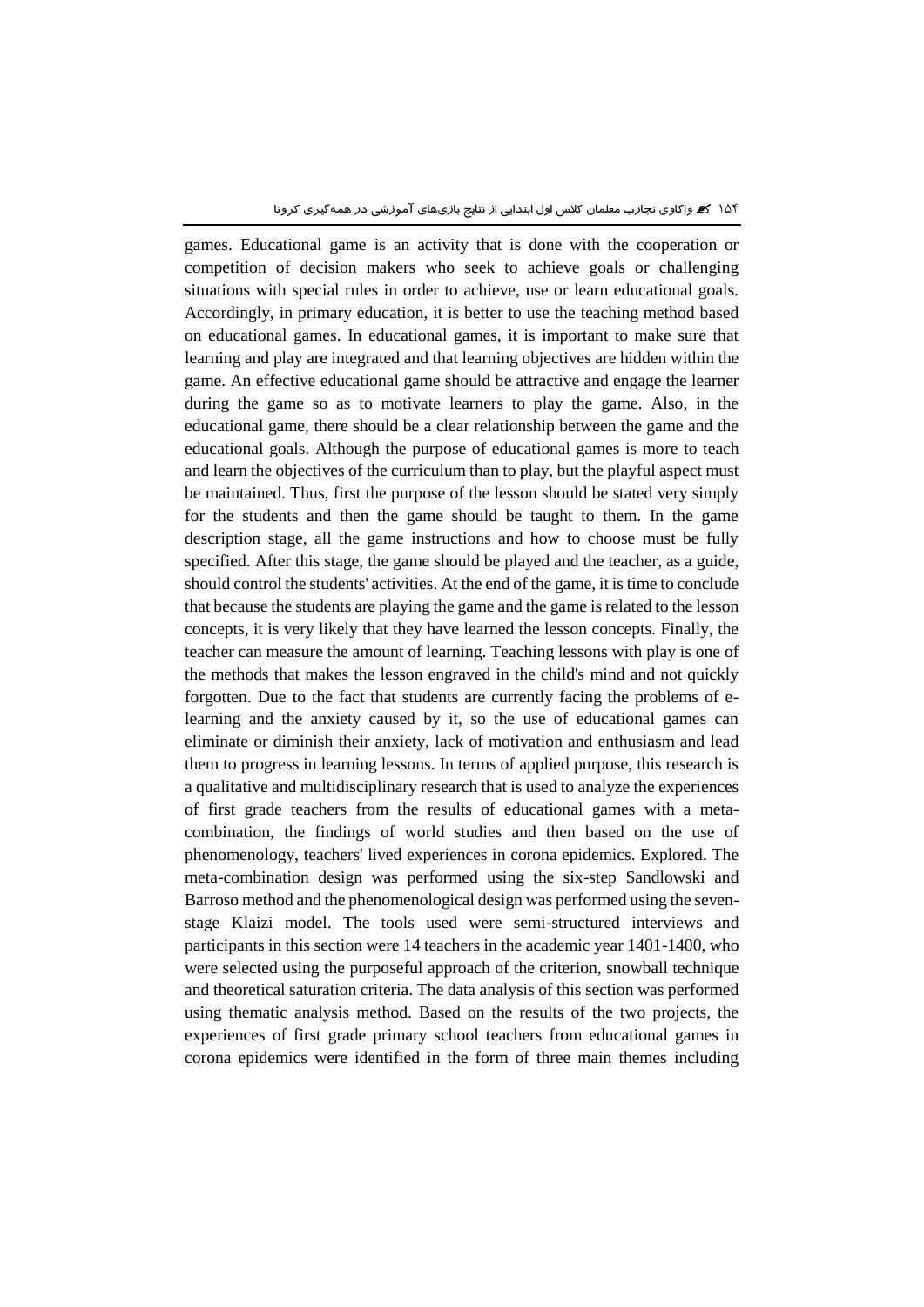student performance, teacher performance and parent performance. Based on the results of the research, first grade elementary teachers with creative approaches in providing education and teaching using cyberspace during the outbreak of coronavirus create interest, enthusiasm to learn and more motivation for students to gain experience. Positive, effective and objective in proportion to their lesson, learning skills are commensurate with cognitive and physical development. Also, the experience of teachers using the game method indicates effective learning at certain hours of the day, which paves the way for strengthening problem-solving skills in children, especially when the lessons are in the form of interaction with peers. In general, play is education, and the child acquires various skills through games. Therefore, the best tool through which many concepts can be taught and provided as a way to increase learners' creativity and improve language skills is to use the game method in teaching. Based on the lived experiences of teachers, the research findings indicate that play-by-play education in the first grade of elementary school paves the way for more interaction between learners and teachers, peers and, most importantly, parents. Yen is at the time of the corona virus outbreak. Therefore, teachers can use creative and active methods in teaching to create innovation, creativity and even a sense of responsibility in learners. In connection with classroom management, the use of play methods in virtual education has been effective in such a way that it has consolidated students' learning and diversification of education, has led to reducing student fatigue. In summarizing the topics, we can mention the effective and important role of games as a creative teaching method with innovation in the educational system, especially in the first grade of elementary school, focusing on the experiences of first grade teachers in using this type of teaching method.

**Keywords**: experiences, teacher, first grade, educational game, corona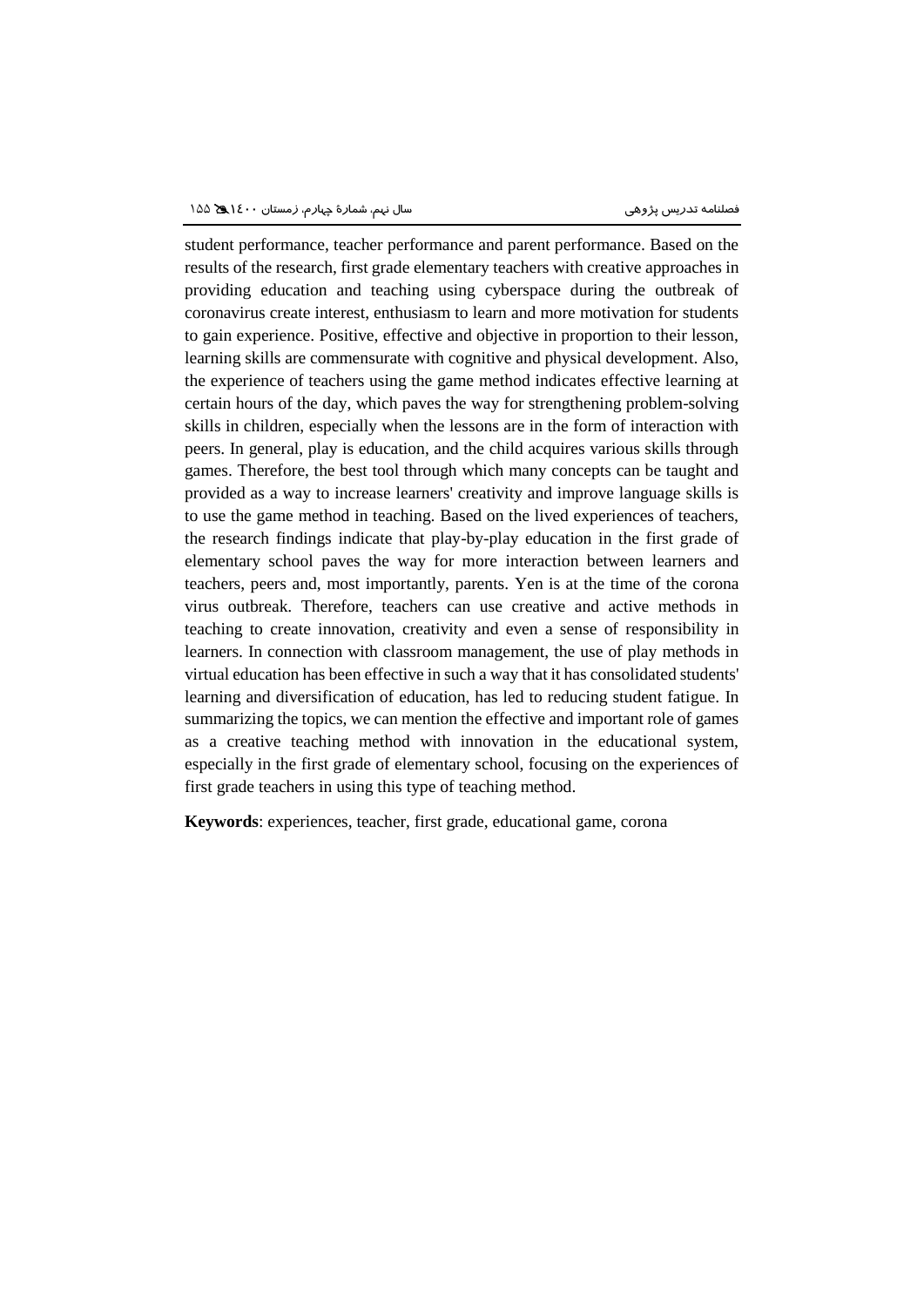# **واكاوي تجارب معلمان كالس اول ابتدایی از نتایج بازيهاي آموزشی در همهگیري كرونا**

فهیمه كشاورزی<sup>\*</sup>'، رضا ناصری جهرمی <sup>۲</sup>، سولماز خادمی <sup>۲</sup>، مرضیه عبدالوهاب <sup>۲</sup>، زهرا حسام پور <sup>۵</sup>

#### **چکیده**

هدف پژوهش حاضر، واكاوي تجارب معلمان كالس اول ابتدایی از نتایج بازيهاي آموزشی در همهگیري كرونا بود. این پژوهش از نظر هدف كاربردي، در زمره پژوهشهاي كیفی و از نوع چندروشی بوده كه براي واكاوي تجارب معلمان كالس اول ابتدایی از نتایج بازيهاي آموزشی با یک فراتركیب، یافتههاي مطالعات جهانی و در ادامه به پشتوانه بهرهگیري از پدیدارشناسی، تجارب زیسته معلمان در همهگیري كرونا را مورد كاوش قرار داده است. طرح فراتركیب با استفاده از روش شش مرحلهاي ساندلوسکی و باروسو و طرح پدیدارشناسی با استفاده از الگوي هفت مرحلهاي كالیزي انجام شد. ابزار مورد استفاده مصاحبه نیمهساختمند و مشاركتكنندگان در این بخش ۱۴ معلم در سال تحصیلی ۱۴۰۱ - ۱۴۰۰ بودند كه براي انتخاب آنان از رویکرد هدفمند مالكی، تکنیک گلوله برفی و معیار اشباع نظري استفاده شد. تجزیه و تحلیل دادههاي این بخش نیز با استفاده از روش تحلیل مضمون صورت پذیرفت. بر اساس نتایج دو طرح، تجارب معلمان كالس اول ابتدایی از بازيهاي آموزشی در همهگیري كرونا در قالب سه مضمون اصلی مشتمل بر عملکرد دانشآموز، عملکرد معلم و عملکرد والدین شناسایی گردید. نتیجه اینکه استفاده از بازيهاي آموزشی در كالسهاي درس میتواند بر كاهش مشکالت روانشناختی و افرایش اثربخشی یادگیري تاثیرگذار باشد.

**واژگان كلیدي:** تجارب، معلم، كالس اول ابتدایی، بازي آموزشی، كرونا

.1 استادیار، عضو هیات علمی دانشگاه شیراز، شیراز، ایران. Email: fahimehkeshavarz@ yahoo.com :مسئول نویسنده\* .2 دكتري برنامهریزي درسی، دانشگاه شیراز، شیراز، ایران. .3 دانشجوي دكتري برنامه ریزي درسی، دانشگاه شیراز، شیراز، ایران. .4 دكتري برنامه ریزي درسی، دانشگاه شیراز، شیراز، ایران. .5 كارشناس ارشد تحقیقات آموزشی، دانشگاه پیام نور شیراز، شیراز، ایران.

 $\overline{a}$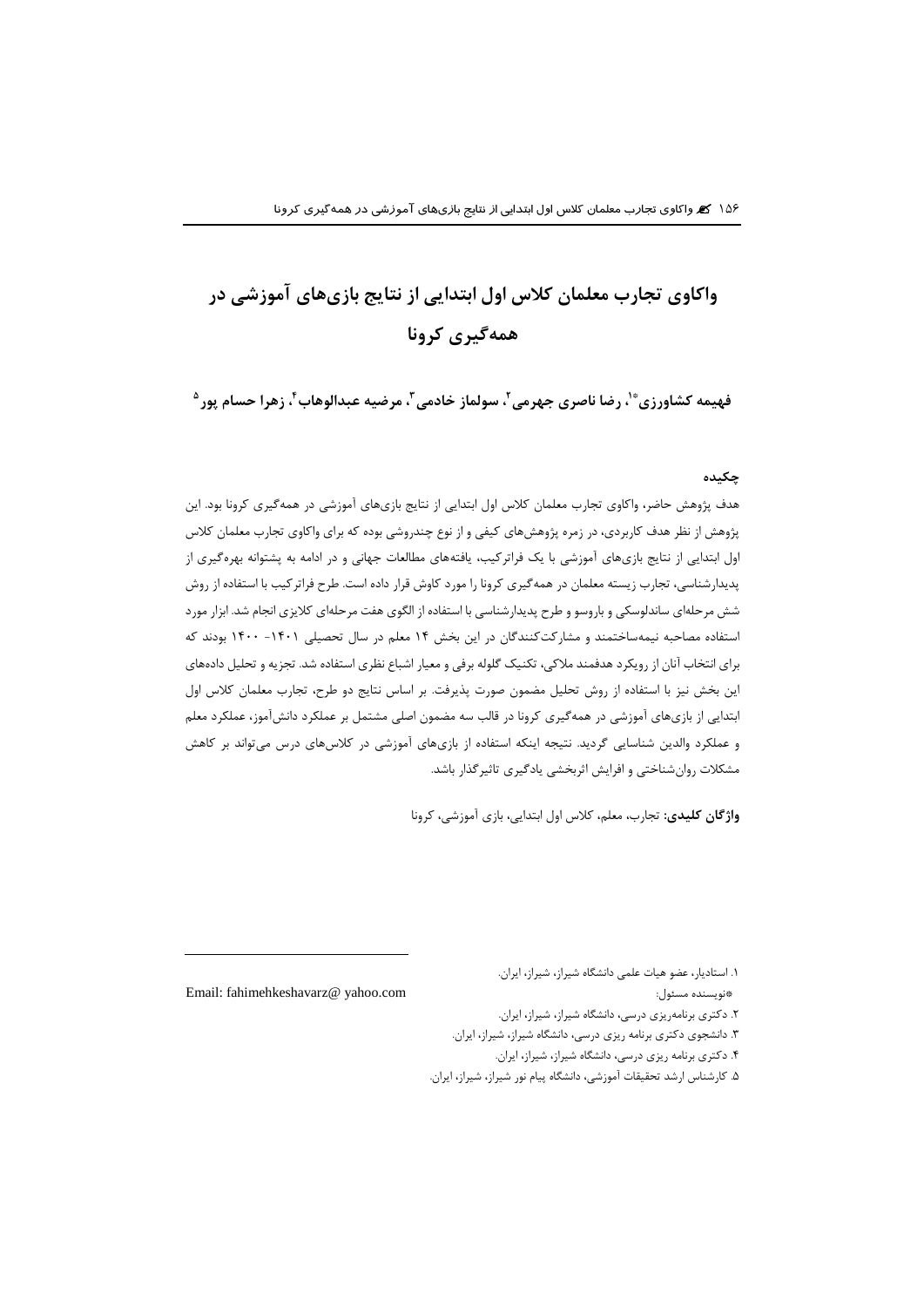#### **مقدمه**

همهگیري جهانی ویروس كرونا یک سندروم شدید حاد تنفسی است كه از سال 2019 پدیدار شد )Organization Health World، 2020). پس از شیوع ویروس كرونا،كشور چین نخستین كشوري بود كه دولت آن به منظور كاهش و مقابله با شیوع این بیماري دستور به تعطیلی مدارس داد ) ,Zhuang al et Yang ,Lou ,Cao ,Lin ,Zhao، 2020). گسترش این ویروس نه تنها منجر به تغییرات بنیادي در تمامی عرصههاي اجتماعی، فرهنگی، اقتصادي و سیاسی شد بلکه در حوزه آموزش و نوع فعالیت مراكز آموزشي نيز تاثير بسيار شگرفي برجاي نهاد (Garfin, Silver & Holman، 2020) به گونهاي كه تمام فعالیتهاي مراكز آموزشی كه در گذشته به صورت حضوري و فیزیکی برگزار میشد به شکل از راهدور از یکی .(2021 ،Hung, Licari, Hon, Lauren, Su, Birmingham et al( یافت تغییر مجازي و حوزههاي بسیار مهمی كه تغییرات زیادي بر اثر وجود بیماري كرونا در آن ایجاد شده است، مسائل مربوط به یادگیري و بهطور كلی شیوههاي آموزش در محیطهاي یادگیري است. چنان كه امروزه دنیاي آموزش و پرورش نقطه توجه خود را از تدریس به یادگیري معطوف كرده است ) Hemmati Gholipour & Alamdarloo، 2020). معروفترین تعریف یادگیري بیان میكند كه یادگیري به فرایند ایجاد شده تغییر نسبتاً پایدار در رفتار یا توان رفتاری كه حاصل تجربه است گفته می شود (Seif، 2021). اگرچه این تغییر و تجربه در شرایط و محیطهاي گوناگونی اتفاق میافتد اما نوع رسمی و شناخته شده آن معموالً در محیطهاي آموزشی و به صورت تعامل دوطرفه بین یادگیرنده و یاددهنده رخ میدهد. با این حال شرایط جدید حاصل از بیماري كرونا و اجبار براي اجراي برنامههاي آموزش مجازي چنین محیطها و تعامالت مربوط به آنها را تغییر داده است (Jajarmi Imani 2020,(. طبق بررسی مطالعات انجام شده در زمان شیوع بیماري كرونا، اكثریت فراگیران و مدرسان رضایت باالیی از این روشها نداشتند و آموزشهاي حضوري را نسبت به چنین آموزشهاي ارجح میدانستند اما همین روشهاي الکترونیک و آموزش از راه دور توانست از عقب ماندگی هرچه بیشتر دانشآموزان، معلمان و تمامی افرادي كه با حوزه آموزش در ارتباط هستند، جلوگیري نماید و مشکل را به حداقل برساند. البته در این زمینه مشکالت دیگري از جمله كاهش سطح رضایتمندي، انگیزش و میزان جذابیت روشهاي آموزشی هم چنان وجود دارد. )Safarzadeh & Abbasi Pir، 2020). بر این اساس نیاز به روشهاي نوین تدریس با توجه به شرایط فعلی دنیا و پیشرفت روزافزون علم و فنآوري حس میشود و باید به دنبال روشهاي تدریسی بود تا بتوان دانشآموزان را از حفظ طوطیوار به سوي یادگیري سوق داد.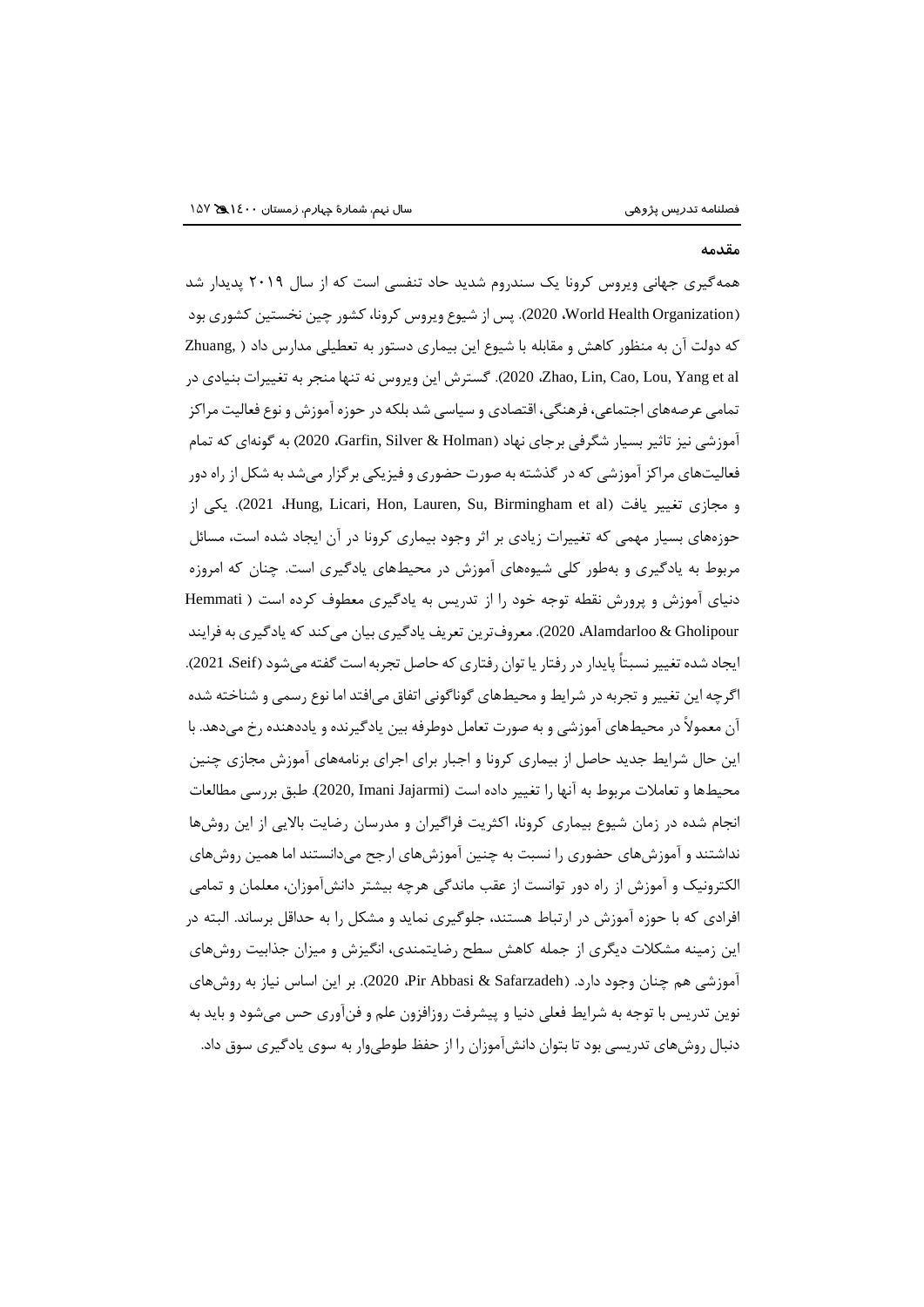استفاده از روشهاي فعال تدریس در دهههاي اخیر به شدت مورد حمایت قرار گرفته است زیرا میتواند به دانشآموزان در ایجاد مهارتهاي تفکر انتقادي و انجام فعالیتهاي مشاركتی و همچنین افزایش انگیزه، رضایت و پیشرفت تحصیلی كمک قابل توجهی نماید (McEnroe-Pettitte & Farris، 2020(. روشهاي فعال تدریس روشهایی هستند كه فعالیت ذهنی دانشآموز را در زمینه نیازهاي عمومی وي برمیانگیزند. در این روشها عالوه بر فراهم كردن شرایط گوناگون باید از طریق انگیزشبخشی به دانشآموزان آنان را به یادگیري ترغیب نمود و تمام پیامهاي تربیتی و آموزشی را متناسب با كانون رغبت و عالقه كودكان منتقل نمود. اصوالً هیچ تغییري در رفتار یادگیرنده رخ نمیدهد مگر اینکه از میل درونی و رغبت طبیعی آنان سرچشمه گرفته باشد )Karimi، 2004). یکی از روشهاي یادگیري فعال، استفاده از بازي است.

یادگیری كه مبتنی بر بازی باشد، هیجانی را ایجاد میكند كه در آموزشهای سنتی و زندگی روزمره وجود ندارد )Yunus & Hashim ,Halim ، 2020). بازي از جمله امکاناتی است كه میتوان به منظور آموزش و ایجاد انگیزه در دانش آموزان از آن بهره مند شد، به نقل از Akramovna( 2021 ) »فراگیر با انگیزه را نمیتوان متوقف كرد«. بازي به عنوان یکی از مهمترین عوامل پیشرفت و یادگیري در كودكان شناخته شده است كه نقشها و هنجارهاي اجتماعی و نیز مهارتهاي حل مسأله، مهارتهاي زبانی و فیزیکی، سازگاري با جامعه و ... را به آنان میآموزد ) & Hassanzadeh ,Malik Tirgari، 2013). در واقع بازي نظامی است كه در آن بازیکنان در یک چالش مصنوعی با قواعد مشخص و خروجی قابل سنجش در گیر می شوند (Mahdavi Nasab، 2016). بازی از یک سو عامل ایجاد انگیزه و مشاركت دانشآموزان در كالسهاي بیروح بوده و از سوي دیگر، تدریس به این شیوه سبب میشود یادگیرندگان دائماً نشاط داشته باشند و از این نشاط براي حل مشکالت و كسب علوم استفاده كنند. در واقع با استفاده از بازي، دانشآموزان با عالقه بیشتري به یادگیري درس میپردازند )Diana، 2010)، تا پایان درس به صورت كامل در فعالیتهاي كالس مشاركت خواهند داشت و نگرش مثبتی نسبت به درس پیدا خواهند كرد كه بر یادگیري آنان اثر مثبتی خواهد داشت. به طوركلی اگر فعالیتی لذتبخش باشد، یادگیري تسهیل میشود )Aldabbus، 2008). بازي متناسب با هدفی كه دربردارد، به انواع مختلفی تقسیم میشود. یکی از انواع بازیها، بازیهای آموزشی (educational games) هستند. بازي آموزشی فعالیتی است كه با همکاري یا رقابت تصمیمگیرندگانی انجام میشود كه به دنبال دستیابی به اهداف یا موقعیتهاي چالشبرانگیز با قوانین ویژه به منظور كسب، استفاده یا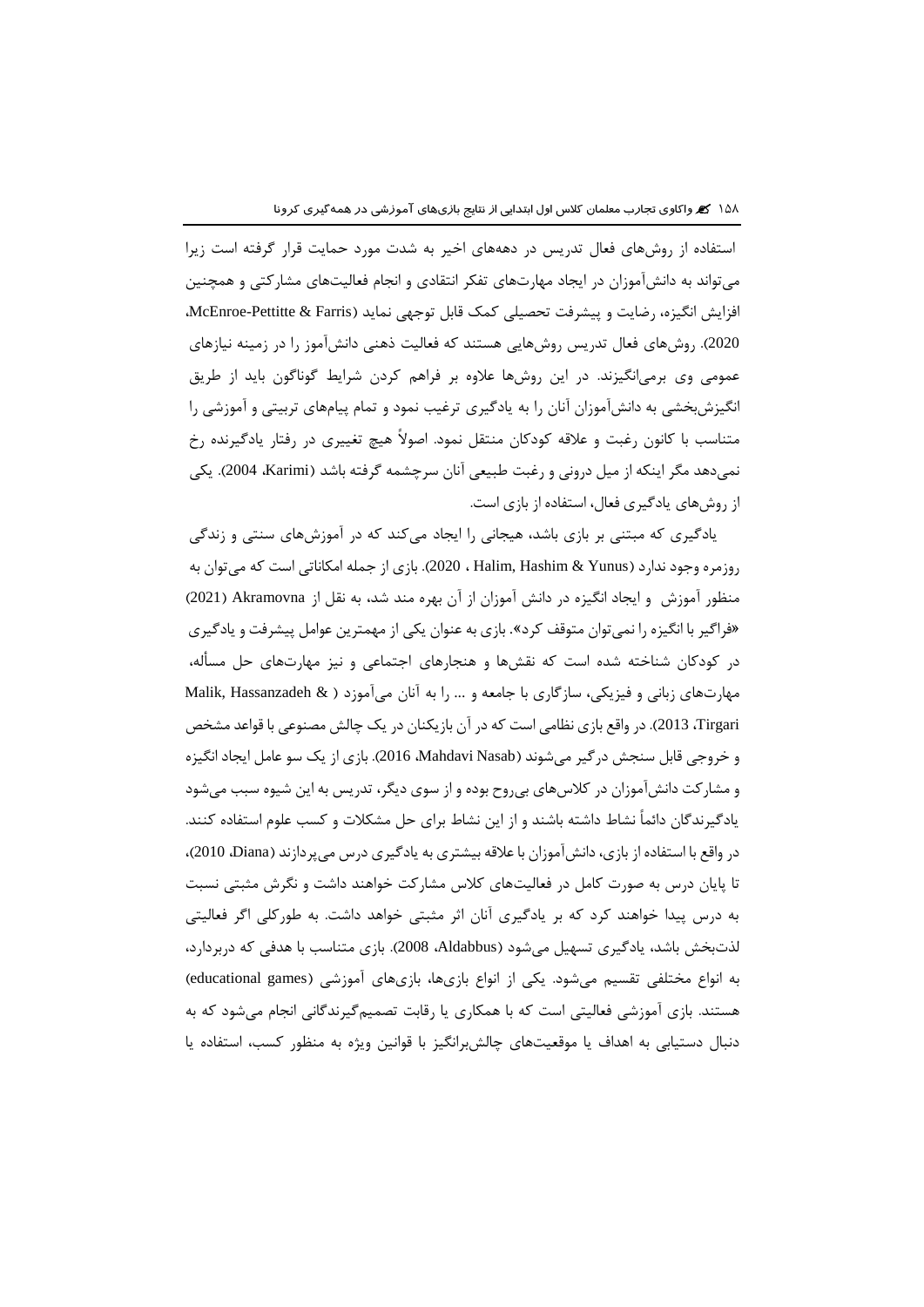یادگیري هدفهاي تحصیلی هستند )Habibi، 2015). بازيهاي آموزشی یکی از راهبردهاي خالق براي آموزش است و به عقیده برخی از پژوهشگران از موثرترین روشهاي آموزشی به شمار میرود .(1991 **.Atkin)** 

Aslam) 2021 (در پژوهش خود بیان كرده است كه معلمان، دانش بسیار كمی براي استفاده از بازيهاي آموزشی دارند. به زعم وي، با توجه به اینکه دانشآموزان در دوره ابتدایی با روشهاي متعددي آموزش میبینند لذا استفاده از بازيهاي آموزشی از راهبردهایی است كه زمینهساز رفتارهاي اجتماعی مناسب، همکاري، اكتشاف، حل مشکالت، تصمیمگیري، خالقیت و نوآوري در دانشآموزان خواهد بود. به اعتقاد Boyer & Taylor) 2020 (با افزایش انتظارات، پیشرفت فنآوري و تدوین محتواهاي جدید، مربیان با چالش ایجاد تجربیات یادگیري مناسب براي دانشآموزان مواجه خواهند بود. براي رویارویی با این چالش، نیاز است تا با روشهاي مناسب تدریس از جمله یادگیري مبتنی بر بازي آشنا شوند. یادگیري مبتنی بر بازي، كودک محور است و بر پیشرفت تحصیلی، رشد عاطفی و اجتماعی، علایق و تواناییهای كودكان تاثیرگذار است. Pir Abassi & Safar Zadeh (2019) در پژوهش خود با عنوان »اثربخشی بازي درمانی گروهی بر مهارت هاي اجتماعی و عملکرد حافظه دانش آموزان دبستانی دختر داراي اختالل یادگیري خاص« نتیجه گرفتهاند كه بازيهاي گروهی موجب بهبود مهارتهاي اجتماعی در ابعاد همکاري، ابراز وجود، خویشتنداري و ارتقاي عملکرد حافظه كوتاه مدت در گروه آزمایش شده است، همچنین Hashemi, Mohsenzadeh & Heidari (2016) نیز پژوهشی با عنوان »نقش و اهمیت بازي درمانی زبان شناختی بر اختالل یادگیري امالء در دانش آموزان مقطع ابتدایی« انجام دادهاند كه آنان نیز نتایج مثبتی گزارش نمودهاند. یافتههاي (2016) Zadeh Abbas & Rezaei ,Mohammadifar ,Bigdeli حاكی ازان است كه آموزش حل مسأله ریاضی مبتنی بر بازي براي یادگیري حل مسأله و توجه دانشآموزان مبتال به ریاضی مؤثر بوده است.كودكان در خالل بازيهاي آموزشی، به مفاهیم ذهنی جدیدي دسترسی پیدا میكنند و مهارتهاي بیشتر و بهتري راكسب میكنند. آنان به كمک بازي تجارب ارزنده اي به دست میآورند. در حین بازي مطالب آموختنی، بدون فشار و با میل و رغبت فراگرفته میشود. به همین دلیل برخی ازدست اندركاران تعلیم و تربیت معتقدند كه باید هرگونه مطالب درسی را باید فقط همراه با بازي به كودک آموخت و اصوالً بهتر است ساعات رسمی دروس مدارس ابتدایی را به ساعات بازيهاي خالق و آموزنده تبدیل كرد .(2013 **Dortaj**)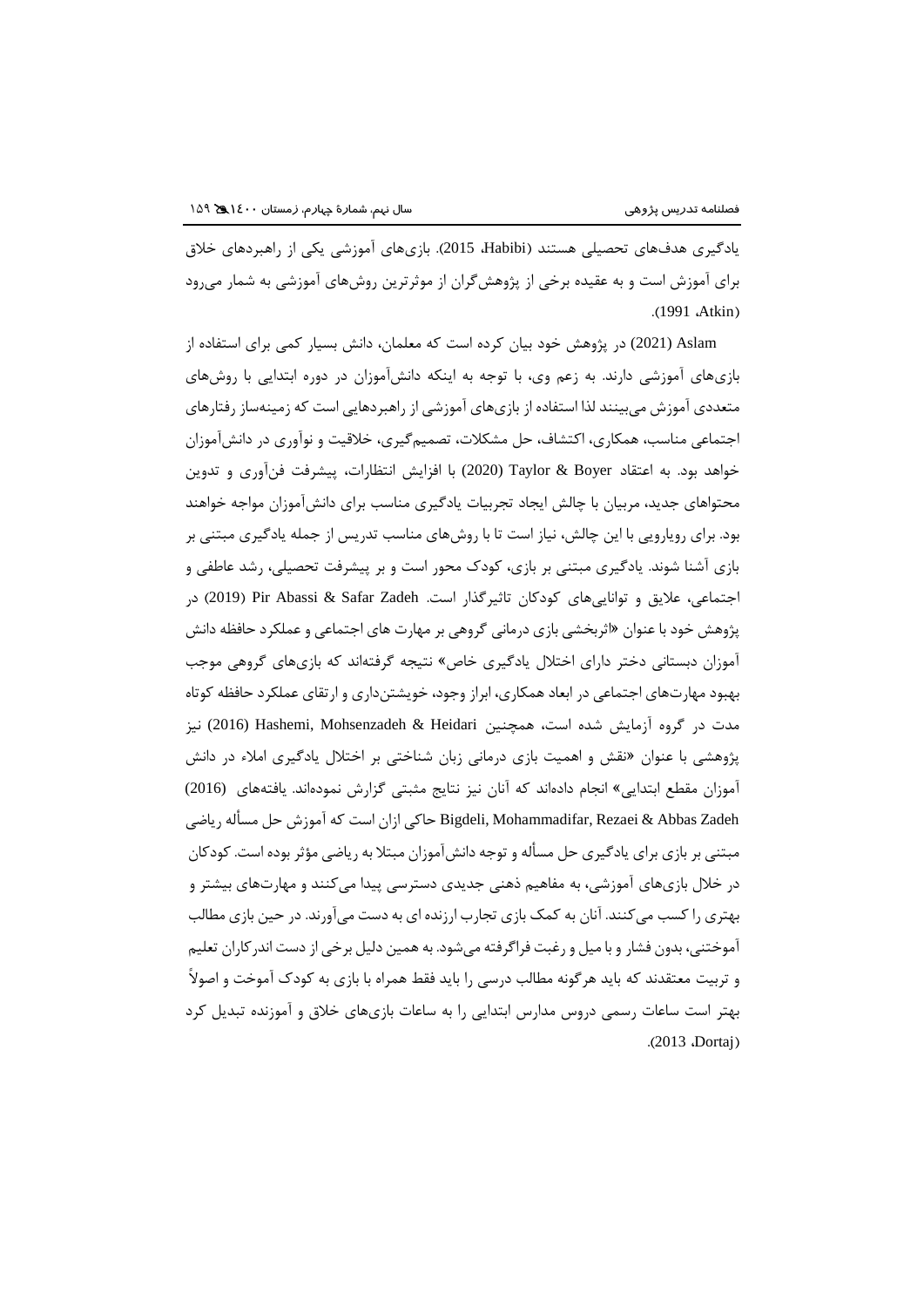بر این اساس در آموزش ابتدایی بهتر است كه ازروش تدریس مبتنی بر بازيهاي آموزشی استفاده شود. در بازيهاي آموزشی مهم است كه مطمئن شد یادگیري و بازي یکپارچه شده و هدفهاي یادگیري در درون بازي پنهان شده است. یک بازي آموزشی مؤثر باید بتواند جذاب باشد و یادگیرنده را در جریان بازي درگیر نماید به طوري كه انگیزه الزم را براي انجام بازي در فراگیران بهوجودآورد. همچنین در بازي آموزشی باید بین بازي و هدفهاي آموزشی رابطه مشخص و روشن وجود داشته باشد. با وجود اینکه هدف از بازيهاي آموزشی، بیشتر آموزش و یادگیري اهداف برنامه درسی است تا بازي، اما باید جنبه بازي گونه بودن آن حفظ شود. بدین ترتیب ابتدا باید هدف درس به صورت بسیار ساده براي دانشآموزان بیان شود و پس از آن بازي موردنظر به آن ها آموزش داده شود. در مرحله شرح بازي باید تمامی دستورالعملهاي بازي و نحوه انتخاب به طور كامل مشخص گردد. پس از این مرحله باید بازي اجرا شود و معلم به عنوان راهنما، فعالیتهاي دانشآموزان را كنترل نماید. پس از پایان بازي نوبت به نتیجهگیري میرسد، به دلیل اینکه دانشآموزان در حال انجام بازي هستند و آن بازي در ارتباط با مفاهیم درسی است، احتمال اینکه مفاهیم درسی را یادگرفته باشند بسیار زیاداست. در نهایت معلم میتواند میزان یادگیري را بسنجد. آموزش درس با بازي یکی از شیوههاي است كه موجب میشود درس در ذهن كودک حک شده و به سرعت فراموش نشود ) & Alamdarlo ,Hematti Gholipoor، 2020). با توجه به این مسأله كه در حال حاضر دانشآموزان با مشکالت آموزش مجازي و اضطراب ناشی از آن مواجه هستند ( Graber, Byrne, Goodacre, Kirby, Kulkarni, Ofarrelly et al، 2021 )لذا بهكارگیري بازيهاي آموزشی میتواند اضطراب، فقدان انگیزه و اشتیاق آنان را حذف یا كم رنگ نموده و پیشرفت آنها را در یادگیری دروس منجر شود (Khazaee & Jaliliyan، با اینکه در مورد روش تدریس مبتنی بر بازيهاي آموزشی نظریات متناقضی وجود دارد اما جذابیت و بهروزبودن این روش، معلمان و فراگیران زیادي را مجذوب خود كرده و ضروري است تاثیرگذاري این روش در آموزش به دقت بررسی شود. در این پژوهش تالش شده است كه ابتدا یافتههاي مطالعات جهانی درخصوص نتایج بازيهاي آموزشی مورد مطالعه قرار گیرد سپس با بهرهگیري از پدیدارشناسی، تجارب زیسته معلمان در خصوص آموزشهاي ارائه شده در پایه اول ابتدایی مبتنی بر بازي در همهگیري كرونا و تاثیر آن بر یادگیري دانشآموزان بررسی شود.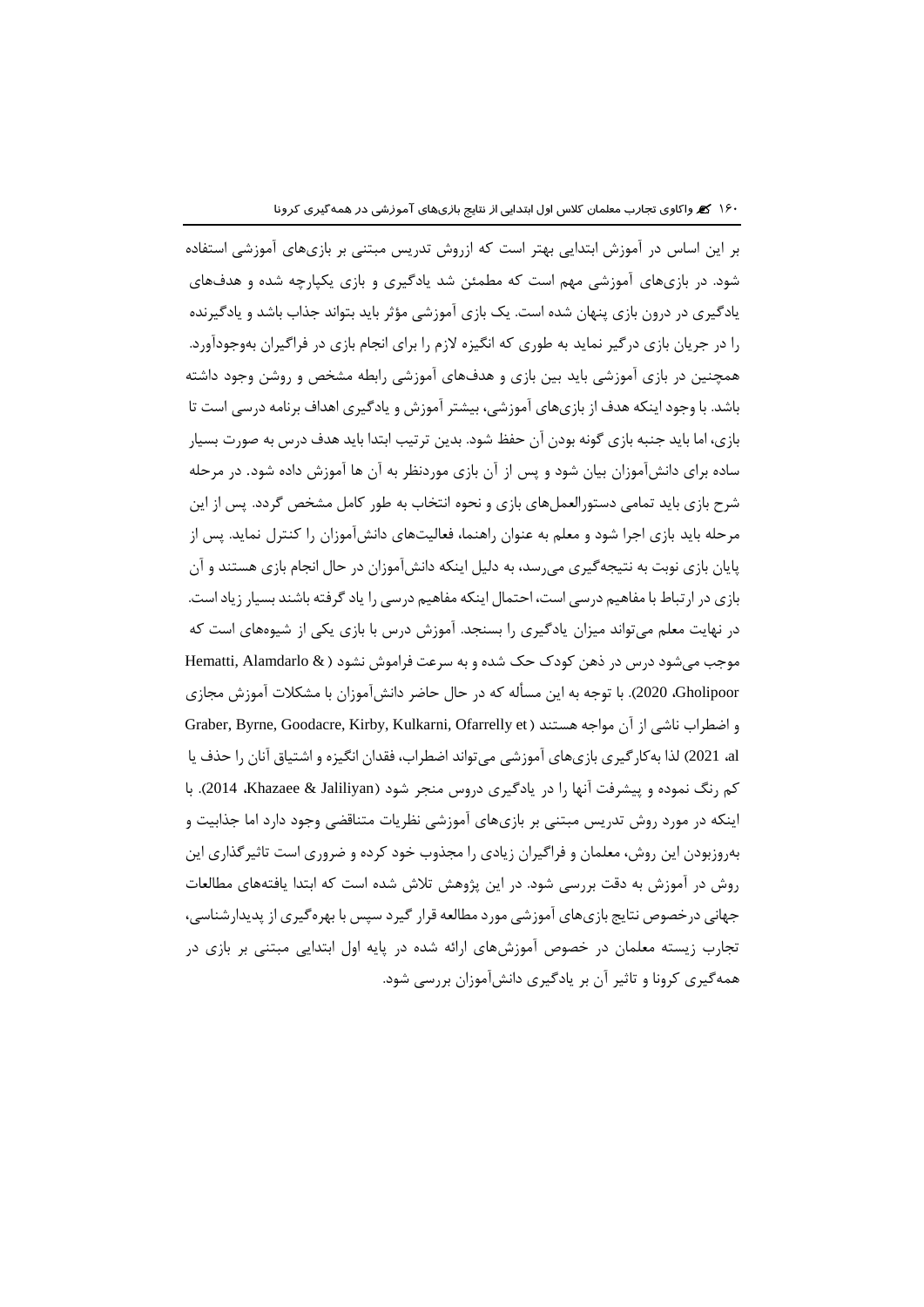### **روششناسی**

این پژوهش از نوع چندروشی كیفی بوده و با استفاده از دو طرح كیفی فراتركیب (meta-analysis) و پدیدارشناسی )phenomenology )انجام شده است. بر این اساس بخشهاي روششناسی و یافتهها نیز به صورت مجزا ارائه شده است.

-1 طرح فراتركیب

طرح فراتركیب بر مبناي روش شش مرحلهاي Barroso & Sandelowski( 2007 )انجام شد. بر این اساس، تیم فراتركیب با حضور دو نفر متخصص برنامهریزي درسی، یک نفر متخصص در حوزه مدیریت آموزش عالی و یک نفر متخصص در پژوهشهاي فراتركیب تشکیل شد و مراحل زیر صورت گرفت:

مرحله اول) تنظیم سؤال پژوهش

سئوال اصلی پژوهش این بود كه نتایج بازيهاي آموزشی داراي چه ویژگیهایی است؟ مرحله دوم) جستوجوي نظاممند ادبيات

در این پژوهش پنج پایگاه داده به زبان انگلیسی شامل «اسکوپوس (Scopus)»، «امرالد (Emerald)»، «ساینس دایركت (Science Direct)»، «اشپرینگر (Springer)» و «پروكوئست )ProQuest »)براي مطالعات خارجی و دو پایگاه داده به زبان فارسی شامل »پایگاه نشریات كشور« و »پایگاه اطالعات علمی جهاد دانشگاهی« انتخاب شدند. براي جستوجوي مقاالت در این پایگاهها از واژههاي كليدي «آموزش مبتني بر بازي (education based on games)» و «بازي آموزشي )games educational »)استفاده و مقاالت مرتبط در بازه زمانی سالهاي 2020 تا 2021 جمعآوري گردید.

مرحله سوم) ارزیابی كیفیت

پس از جستجو اولیه پایگاه دادههاي مذكور، در مجموع تعداد 26 منبع با كلید واژههاي اشاره شده به دست آمد. فرآیند بازبینی شامل بررسی عنوان منابع، چکیده و محتواي آنها بود و در هر مرحله متناسب با معیارهاي پذیرش )زبان پژوهشها فارسی و انگلیسی، زمان انجام پژوهشها از سال 2020 تا سال ،2021 پژوهشهاي تركیبی یا كیفی به صورت مقاله منتشر شده در مجالت، بخشی از یک کتاب و پایاننامه منتشر شده) مورد بررسی قرار گرفت. فرآیند بازبینی منابع به شرح زیر بوده است: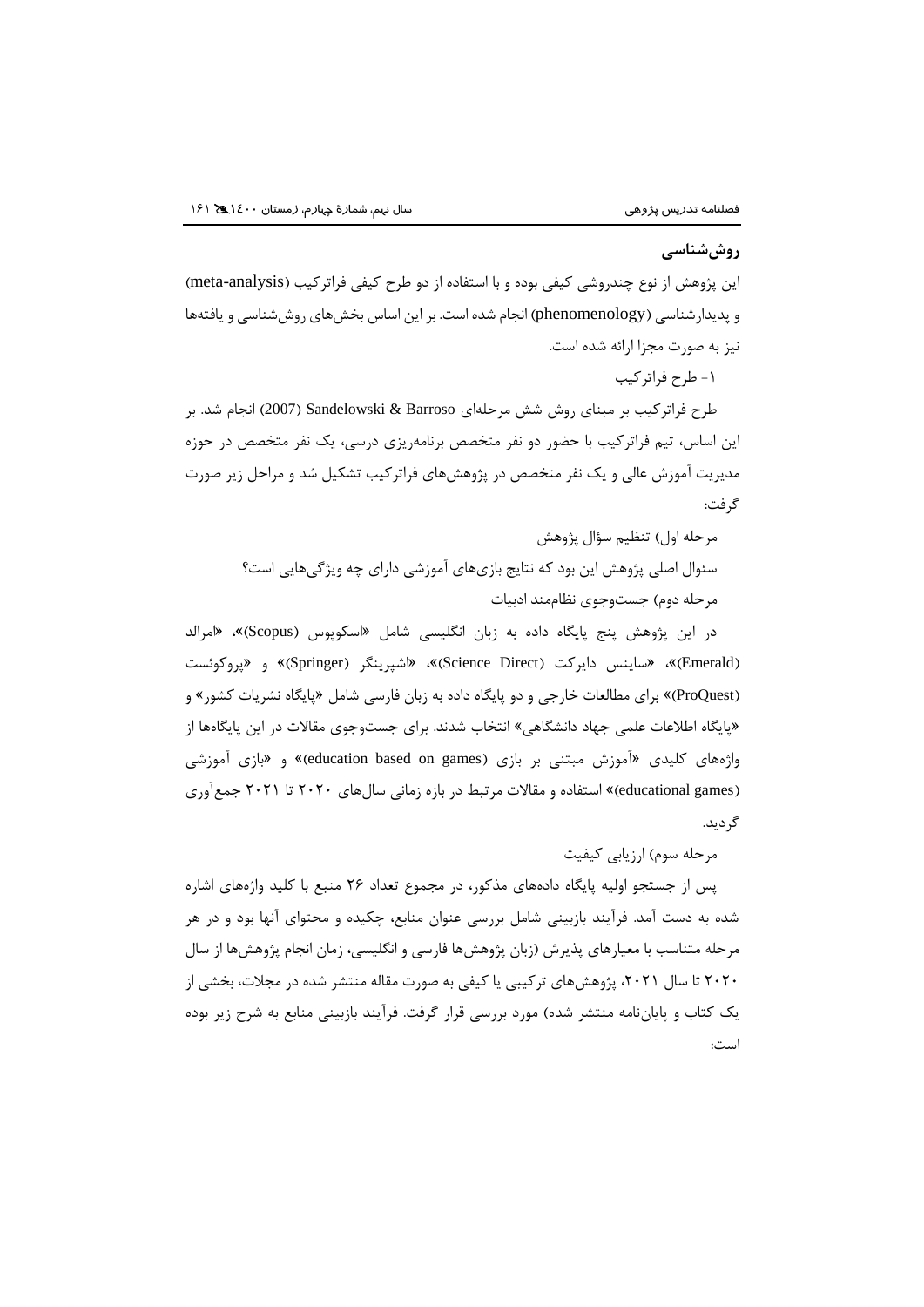در ابتدا عنوان منابع، چکیده و محتواي آنها بررسی شده و منابعی كه ارتباطی با سئواالت پژوهش نداشتند، كنار گذاشته شدند. در این مرحله دو منبع به دلیل عدم ارتباط با سئوال پژوهش كنار گذاشته شدند و 24 منبع براي بررسی بیشتر وارد مرحله بعد شدند. در این مرحله، از منابعی كه مربوط به نویسندگان مشترک یا داراي یافتههاي تکراري بودند یکی از آنها حذف و پژوهش كاملتر باقی ماند. به این ترتیب یک منبع دیگر كه داراي یافتههاي تکراري بود حذف و در نهایت تعداد 23 منبع باقی ماندند. در قدم بعدي، باید كیفیت روششناختی مطالعات، مورد ارزیابی قرار گیرد. هدف از این گام، حذف منابعی است كه پژوهشگر به یافتههاي آنها اعتمادي نداشته باشد. بنابراین ممکن است مطالعهاي كه باید در تلفیق وجود داشته باشد رد شود. به همین دلیل ابزار ارزیابی حیاتی» CASP (program skills appraisal critical »(مورد استفاده قرار گرفت كه لیست كامل و جامعی از سئواالت را ارائه میدهد و براي تعیین اعتبار، كاربردي بودن و تناسب پژوهش به كار برده میشود )Chenail، 2011(. به این منظور، چک لیستی 10 سئوالی جهت بررسی دقت، اعتبار و اهمیت مطالعات كیفی تهیه شد. سئواالت شامل بررسی اهداف پژوهش، منطق روش، طرح پژوهش، روش نمونهگیري، روش جمعآوري دادهها، رابطه پژوهشگر و مشاركتكنندگان، مالحظات اخالقی، اعتبار تجزیه و تحلیل دادهها، بیان واضح یافتهها و ارزش پژوهش بود. هنگام استفاده از این ابزار، منابع مطالعه شده و براي هر منبع به لحاظ دارا بودن ویژگیهاي باال امتیازي بین 1 تا 5 در نظر گرفته شد. بر اساس مقیاس 50 امتیازي این روش، هر منبع بر اساس درجه كیفی و مطابق طیف خیلی خوب »-50 41«، خوب »-40 31«، متوسط »-30 21«، ضعیف »11-20« و خیلی ضعیف »-10 0« دستهبندي شدند.

بر این اساس، سه منبع به دلیل كسب امتیاز ضعیف و خیلی ضعیف حذف شدند و 20 منبع در فرآیند ارزیابی پذیرفته شدند كه از این تعداد هفت منبع امتیاز متوسط، هشت مقاله امتیاز خوب و پنج مقاله امتیاز خیلی خوب را كسب كردند.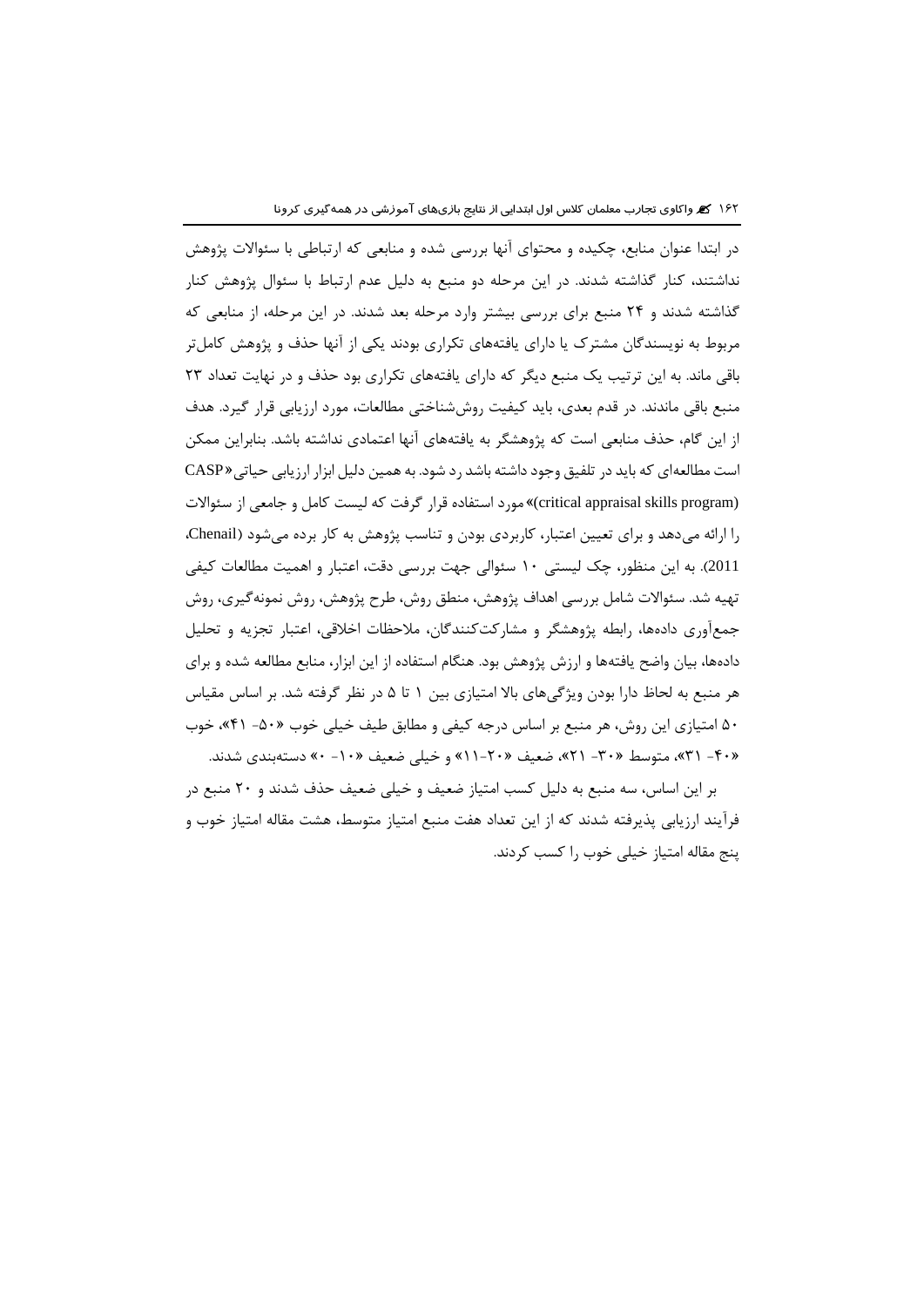مرحله چهارم) تجزیه و تحلیل دادههای كیفی

در این مرحله، پژوهشگران به طور پیوسته، 20 مقاله منتخب و نهایی شده را به منظور دستیابی به یافتهها درون محتوایی مجزایی كه در آنها مطالعات اصلی انجام شدهاند، چندبار مرور كرده به استخراج مضامین از متون انتخابی اقدام شد. براي استخراج مضامین سؤال اصلی پژوهش مالک عمل قرار گرفت. از این حیث با در نظرگرفتن فراوانی در مجموع 22 مضمون استخراج گردید.

مراحل پنجم (تركیب یافتههای كیفی) و ششم (اعتباریابی یافتههای كیفی) فراتركیب در بخش یافتهها ارائه شده است.

-2 طرح پدیدارشناسی

طرح پدیدارشناسی براي پاسخ به سئوال »تجارب معلمان كالس اول ابتدایی از نتایج بازيهاي آموزشی در همهگیري كرونا چه بوده است؟« انجام شد.

این طرح بر مبناي الگوي هفت مرحلهاي Colaizzi( 1978 )بوده كه شامل هفت مرحله: 1( خواندن دقیق همة توصیفها و یافتههاي مهم شركتكنندگان، 2( استخراج عبارتهاي مهم و جملههاي مرتبط با پدیده، 3( مفهومبخشی به جملههاي مهم استخراجشده، 4( مرتبسازي توصیفهاي شرکتکنندگان و مفاهیم مشترک در دستههای خاص، ۵) تبدیل همهٔ نظرات استنتاج شده به توصیفهاي جامع و كامل، 6( تبدیل توصیفهاي كامل پدیده به یک توصیف واقعی خالصه و مختصر و 7( معتبرسازي نهایی میباشد.

مشاركتكنندگان بالقوه در این بخش تمامی معلمان پایه اول ابتدایی شهر شیراز در سال تحصیلی -1401 1400 بودند. براي انتخاب از رویکرد هدفمند مالكی، تکنیک گلوله برفی )snowball )و معیار اشباع نظری (theoretical saturation) استفاده شد. شرط انتخاب، تمایل به شركت در پژوهش بود. در ابتدا دو نفر از معلمان داراي شرایط ورود به پژوهش شناسایی شدند. از آنان خواسته شد تا سایر معلمان داراي شرایط پژوهش را معرفی نمایند تا با آنان نیز مصاحبه شود. پاسخهاي ارائه شده به صورت متن یا صوت در قالب یک مجموعه عیناً پیادهسازي و تجمیع كه دادههاي این بخش پس از 14 مصاحبه اشباع گردید.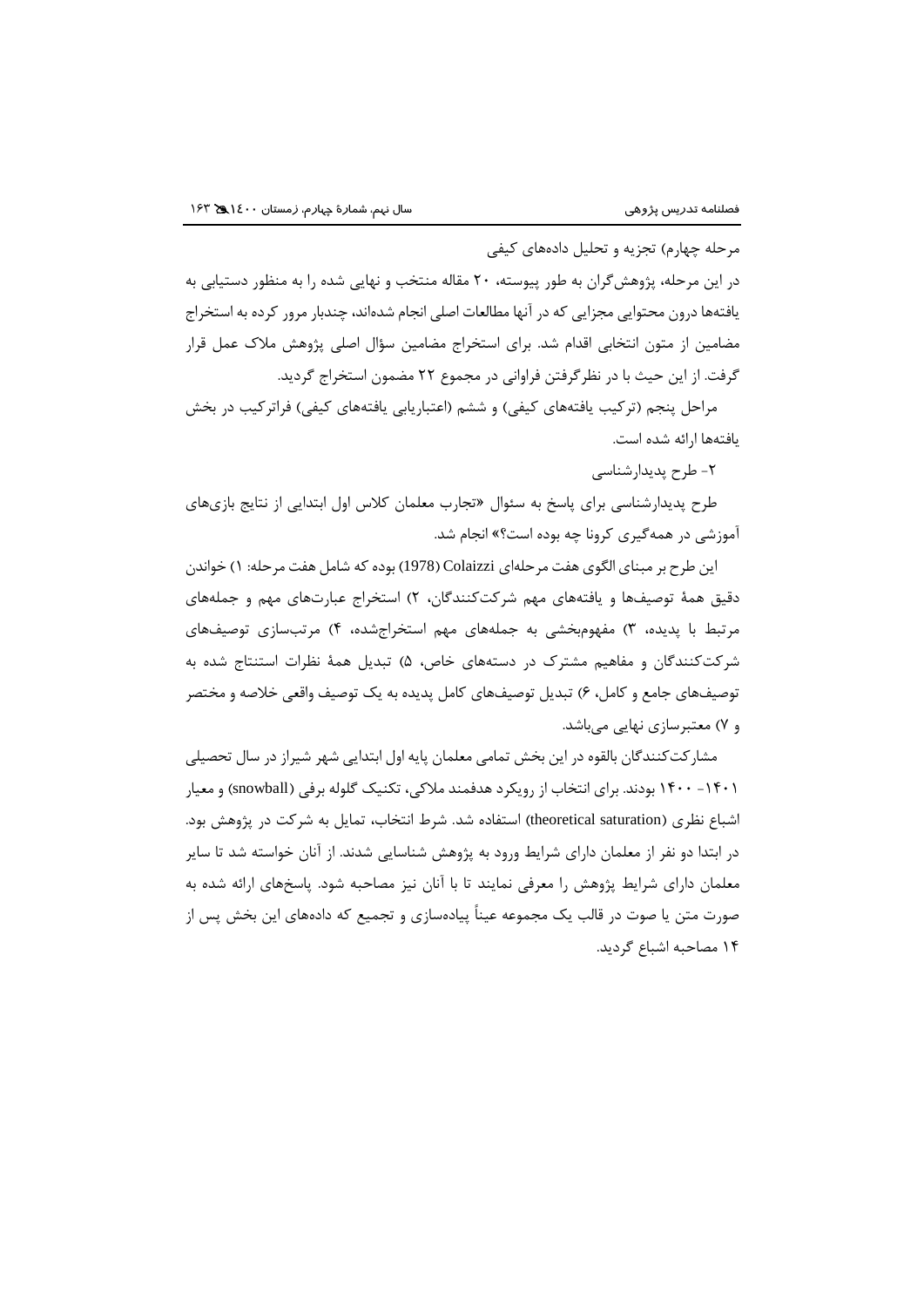#### **مضامین پایه منابع** Garcia, Nicolas, Cano & Alonso (2021); Zou, Zhang, Xie & Wang (2021); Salsabila, Hapipi & Luluilmaknun (2020); Halim et al (2020); Idris, Said & Tan (2020); Vidergor (2021); Mohamed & Shaaban (2021); Hodges, Oliver, Jang, Cohen, Ducrest & Robertson (2021); Kusumayanthi & Rusmiyati (2021); Hashemi (2021); Deta, Kurniawan, Lestari, Yantidewi, Jauhariyah & Prahani (2021); Behnamnia, Kamsin, Ismail & Hayati (2020); Deng, Wu, Chen & Peng (2020); Campillo-Ferrer, Miralles-Martinez & Sanchez-Ibanez (2020); Russo, Bragg & Russo (2021); Akramovna (2021). انگیزش Garcia et al (2021); Halim et al (2020); Lameras, Arnab, De Freitas, Petridis & Dunwell (2021); Mohamed & Shaaban (2021); Hashemi (2021); Deta et al (2021). یادگیري اثربخش Garcia et al (2021); Stojanovska (2021); Hashemi (2021); Behnamnia et al (2020); Deng et al (2020); Vidergor (2021). تقویت خالقیت و نوآوري Garcia et al (2021); Zou et al (2021); Salsabila et al (2020); Vidergor (2021); Stojanovska (2021); Mohamed & Shaaban (2021); Hashemi (2021); Russo, Russo & Bragg (2018). بهبود روانشناختی Zou et al (2021); Salsabila et al (2020); Idris et al (2020); Lameras et al (2021); Vidergor (2021); Stojanovska (2021); Behnamnia et al (2020); Russo et al (2021). تقویت مهارت حل مسأله Vidergor (2021); Stojanovska (2021); Mohamed & Shaaban (2021); Hodges et al (2021); Kusumayanthi & Rusmiyati (2021); Hashemi (2021); Behnamnia et al (2020); Deng et al (2020); Campillo-Ferrer et al (2020); Akramovna (2021). تعامل با همساالن Vidergor (2021); Garcia et al (2021); Deng et al (2020); Zou et al (2021); Stojanovska (2021); Kusumayanthi & Rusmiyati (2021); Hashemi (2021); Behnamnia et al (2020). ایجاد اعتماد به نفس

#### **جدول.۱ مضامین مستخرج از فراتركیب**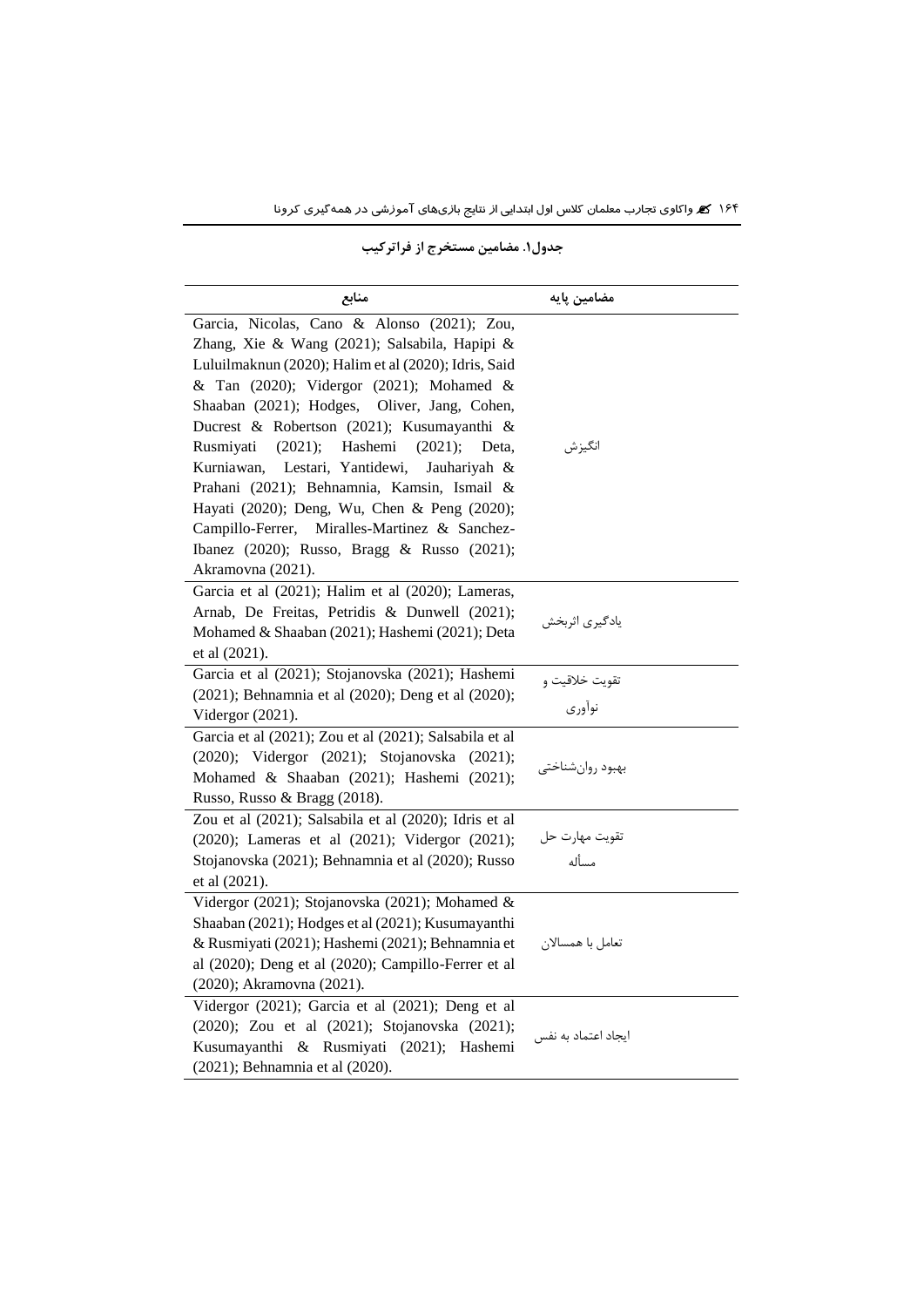| Mohamed & Shaaban (2021), Kusumayanthi &                |                                      |
|---------------------------------------------------------|--------------------------------------|
| Rusmiyati (2021); Deta et al (2021); Behnamnia et       | پيشرفت تحصيلى                        |
| al (2020); Deng et al (2020).                           |                                      |
| Halim et al (2020); Mohamed & Shaaban (2021);           |                                      |
| Akramovna (2021); Zou et al (2021); Kusumayanthi        | بهبود مهارتهای<br>زبانی              |
| & Rusmiyati (2021).                                     |                                      |
| Kusumayanthi & Rusmiyati (2021); Hashemi                |                                      |
| $(2021)$ ; Akramovna $(2021)$ ; Kusumayanthi &          | بهبود مهارتهای<br>یادسپاری و یادآوری |
| Rusmiyati (2021); Deta et al (2021); Behnamnia et       |                                      |
| al (2020); Russo et al (2021).                          |                                      |
| Zou et al $(2021)$ ; Russo et al $(2021)$ ; Russo et al |                                      |
| (2018); Garcia et al (2021); Vidergor (2021);           | خودکار آمدی                          |
| Kusumayanthi & Rusmiyati (2021), Deta et al             |                                      |
| $(2021)$ ; Campillo-Ferrer et al $(2020)$ .             |                                      |
| Zou et al (2021), Salsabila et al (2020); Halim et al   |                                      |
| (2020); Idriset al (2020); Stojanovska (2021);          |                                      |
| Mohamed & Shaaban (2021); Kusumayanthi &                | لذت بردن از<br>یادگیری               |
| Rusmiyati (2021); Hashemi (2021); Behnamnia et al       |                                      |
| (2020).                                                 |                                      |
| Vidergor (2021); Stojanovska (2021); Hodges et al       |                                      |
| (2021); Hashemi (2021); Deng et al (2020); Russo        | تدريس اثربخش                         |
| et al (2021); Akramovna (2021).                         |                                      |

تجزیه و تحلیل دادهها با استفاده از روش تحلیل مضمون (content analysis) صورت پذیرفت. مضامین شناسایی شده مجدداً در جلسهٔ بحث گروهی متمركز (focused group) با استفاده از شبکه اجتماعی مجازي مورد بررسی قرار گرفتند تا در نهایت روي مقوالت استخراج شده توافق حاصل گردید. مالحظات اخالقی با ارائة توضیحات الزم در مورد اهمیت و هدفهاي پژوهش، عدم اجبار در پاسخ، عدم دریافت مشخصات فردي، عدم افشاي نظرات به سایرین، اطمینان از حذف فایلهاي صوتی پس از یادداشت، استفاده از نتایج نظرات صرفاً جهت بهبود كیفیت پژوهش و اطالع نتایج به معلمان رعایت گردید. براي اطمینان از صحت تفسیر و برداشت پژوهشگران از اظهارات هر شركتكننده، در صورت نیاز، مجدداً با وي تماس گرفته و صحت تفسیرها دوباره بررسی گردید و درصورت نیاز تغییرات الزم انجام شد.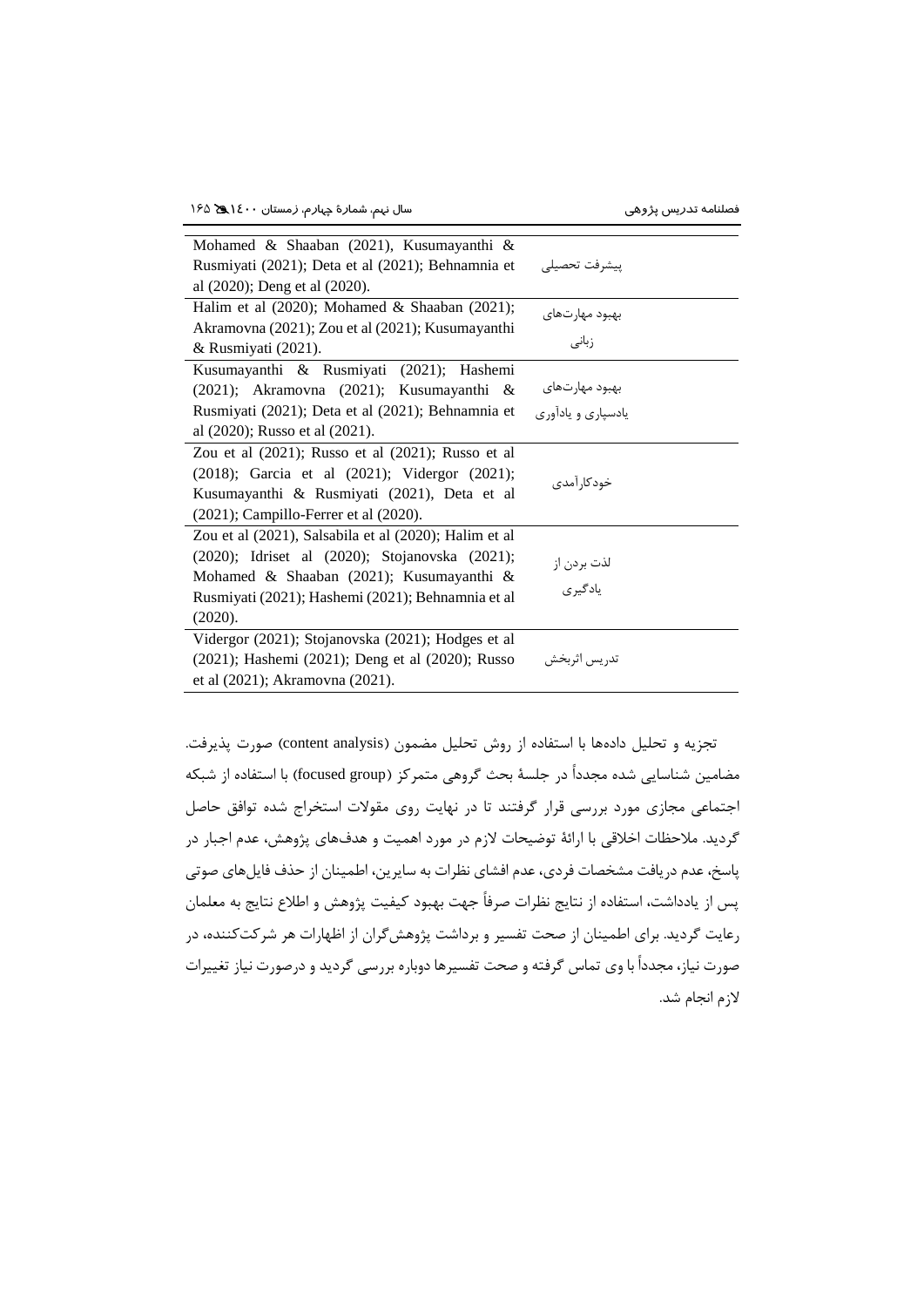#### **یافتهها**

با توجه به اجراي مستقل دو طرح كیفی، یافتهها نیز به صورت مجزا ارائه شده و در نهایت یافتههاي دو بخش پس از ادغام با یکدیگر در قالب یافته نهایی گزارش شده است. -1 یافتههاي فراتركیب مرحله پنجم) تركیب یافتههاي فراتركیب تمام عوامل استخراج شده از پژوهشها به عنوان مضمون درنظر گرفته شد كه این مضامین بر اساس مفاهیم مرتبط با مفهوم بازي آموزشی، در 13 مضمون پایه طبقهبندي شدند. نتایج در جدول 1 ارائه شده است: مرحله ششم) اعتباریابی یافتههای فراتركیب در سراسر فرآیند فراتركیب تالش گردیده تا با فراهمكردن توضیحات و توصیف واضح و روشن براي گزینههاي موجود، مراحل پژوهش به دقت طی شده و در زمان الزم از ابزارهاي مناسب جهت ارزیابی پژوهش ها استفاده شود. اعتبار دادههاي فراتركيب با استفاده از تكنيك هاي اعتبارپذيري (credibility) و انتقالپذیری (transferability) از طریق خودبازبینی پژوهشگران ('self-review researchers) و همسوسازي دادهها (data triangulation) و اعتمادپذیري (dependability) با هدایت دقیق جریان جمعآوري اطلاعات و همسوسازي پژوهشگران (investigator triangulation) تعیین شد ( Lincoln Guba& ، 1978). همچنین براي اطمینان بیشتر از روش توافق بین دو كدگذار ) intercoder

reliability )و ضریب كاپا استفاده شده است. بدین صورت كه پژوهشگر دیگري در حوزه تعلیم و تربیت بدون اطالع از نحوه ادغام مضامین ایجاد شده توسط پژوهشگران حاضر، اقدام به دستهبندي مفاهیم نموده سپس با نتایج ارائه شده توسط پژوهشگران مقایسه شده است. در نهایت با توجه به تعداد مفاهیم ایجاد شده مشابه و متفاوت، ضریب كاپا برابر با 0/88 محاسبه شده است كه نشان میدهد نتایج پژوهش، از قابلیت اطمینان زیادي برخوردارند.

در طول فرآیند پژوهش، منابع استفاده شده توسط دو نفر از پژوهشگران به صورت مستقل جستوجو شده و مورد ارزیابی قرار گرفته است. جلسههاي هفتگی تیم پژوهشی برگزار گردید. همچنین مستندسازي از تمام فرایندها، رویهها و تغییرات در روند كار و نتایج صورت پذیرفت لذا از اعتبار توصیفی (descriptive)، تفسیری (interpretive)، نظری (theoretical) و پراگماتیک )pragmatic )برخوردار میباشد )Barroso & Sandelowski، 2007). از نظریات خبرگان موضوعی در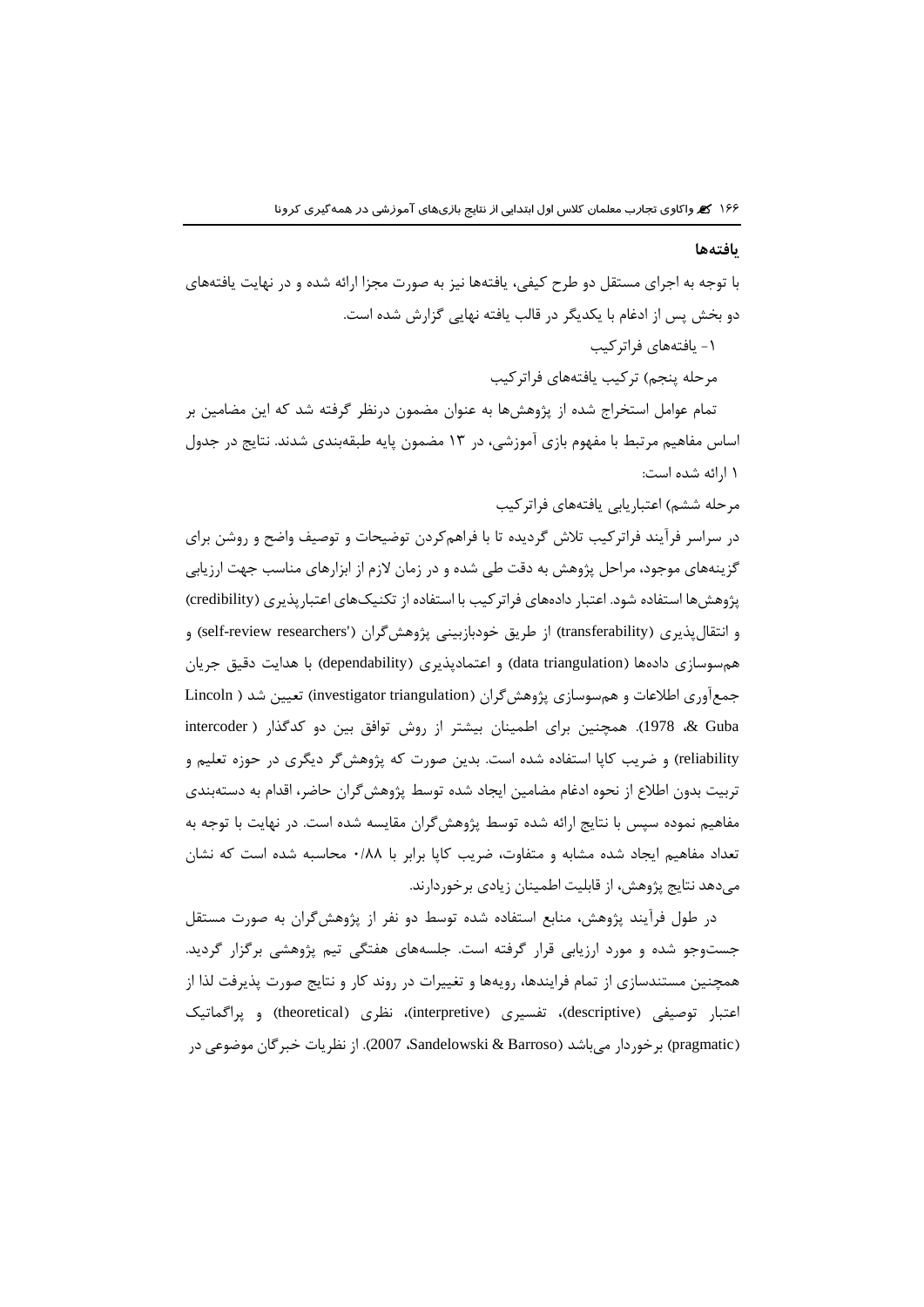خصوص مضمونیابیهاي انجام شده بهره گرفته شد. در این راستا گروه كانونی با شركت پنج نفر از اساتید دانشگاه شیراز برگزار شد و با استفاده از رویکرد توافق محور (consensus-based approach) بر مضامین اصلی و فرعی شناسایی شده توافق حاصل گردید.

-2 یافتههاي پدیدارشناسی

با مطالعه و تحلیل مصاحبههاي انجام شده، همه ایدههاي مستقل در قالب مضامین پایه شناسایی شدند و در صورت وجود بخشهایی با مضامین مشابه در پاسخهاي قبلی، از همان مضمون قبلی اختصاص داده شده به عنوان شواهد مفهومی استفاده شد. در جدول ۲، هر یک از مضامین پایه به همراه تعدادي از شواهد مفهومی مربوطه ارائه شده است:

| شواهد مفهومى                                                                                  | مضامین پایه                |
|-----------------------------------------------------------------------------------------------|----------------------------|
| مصاحبه شونده شماره ۱۳: … هدف من از استفاده از بازی در تدریسم در وافع لذت بردن بچهها از        |                            |
| درسی هست که قراره یاد بگیرن، میخوام که اون درس در قالب بازی باشه چون بازی شیرینترین           |                            |
| چیزی هست که توی ذهن بچهها وجود داره و راحت باهاش ارتباط برقرار میکنند. بازخوردی که از         |                            |
| اولیاء داشتم بسیار عالی بوده مخصوصاً الان که مجازی هستیم کاملاً میبینند که چقدر یادگیری بچهها |                            |
| و تلفيق مفاهيم با بازي بهتر هست                                                               |                            |
| مصاحبه شونده شماره ۲: … بچهها خیلی بهتر مفهوم رو یاد میگرفتند. اولین هدف من از بهکاربردن      | ● مشارکت موثر در فعالیتهای |
| بازی به کاربردن تمرکز اونها بود و بعد هم مشارکت بیشتر بچهها در کلاس بود که هر دوی این هدفها   | كلاسى                      |
| منجر به یادگیری بهتر و عمیقتر میشد …                                                          | ● لذت بردن از يادگيري      |
| مصاحبه شونده شماره ۱۲: … وقتی آموزشها در قالب بازی به بچه ارائه میشه به طور ناخودآگاه جوّ     | • تسریع در یادگیری مفاهیم  |
| کلاس مجازی هم پر از آرامش و لذت و شور و اشتیاق میشه. هدف من از استفاده بازی توی آموزش هام     | • كاهش اضطراب              |
| و توی تکالیف خونه این بود که اول، بچه توی کلاس آرامش داشته باشه و بتونه ارتباط بگیره، هم با   | • اثربخشی آموزش            |
| معلم و هم با کلاس و راحتتر توی فعالیتهای کلاسی شرکت کنه بعد هم خیلی بهتر یاد بگیره …          | ● تثبيت أموختههاي          |
| مصاحبه شونده شماره ۴: … با بازی این جوّ بد تا حدود زیادی میشکنه و دانشآموزان از کلاس لذت      | دانشأموزان                 |
| بیشتری میبرن. در کنارش درس رو هم یاد میگیرن. اگر بخوام یکی از تجربیات خیلی خوبی که            | • تعامل با همسالان         |
| استفاده از بازی تو آموزش رو بگم این بود که فهمیدم برای دانشآموزانی که دیرآموز هستند و         |                            |
| معمولاً معلم باهاشون مشکل داره و همراه با کلاس پیش نمیان. همین استفاده از بازی برای آموزش     |                            |
| ا این بچهها خیلی مؤثر هست …                                                                   |                            |
| مصاحبه شونده شماره ۹: … وقتی آموزش با بازی باشه تمام حواس دانشآموز رو درگیر میکنه و           |                            |
| یادگیریش عمیقتر خواهد بود. در ضمن که دانشآموز با علاقه، مفاهیم رو دنبال میکنه و خیلی دیر      |                            |

**جدول:2 مضامین مستخرج از مصاحبه با معلمان**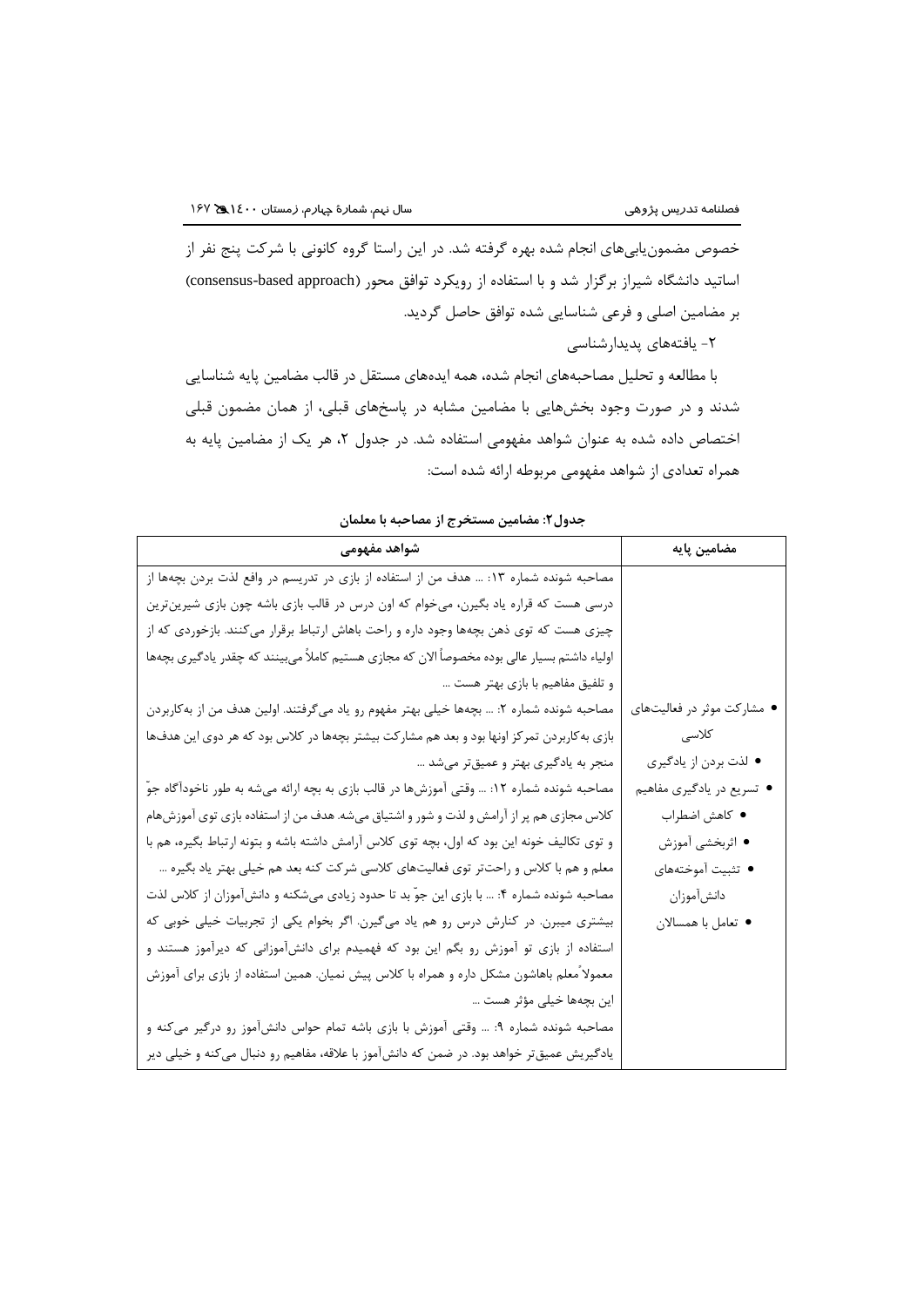| هم خسته میشه به خاطر همین واقعاً توی مجازی که نمیشه تدریس رو پیش برد. بچهها تا پایان          |                       |
|-----------------------------------------------------------------------------------------------|-----------------------|
| آموزش همراه معلم هستند و همکاریشون هم خیلی خوب هست. هدف من از اینکه آموزشهام رو با            |                       |
| بازی میدم اینه که بچهها درس رو بهتر یاد بگیرن و اینکه تعامل داشته باشن سر کلاس، چون اگر سر    |                       |
| کلاس بچهها تعامل داشته باشن هم به یادگیری خودشون و هم به یادگیری کل کلاس کمک میشه…            |                       |
| مصاحبه شونده شماره ١١: … به نظرم با بازي آموزش دادن، باعث ميشه خلاقيت بچهها هم تقويت          |                       |
| بشه و یه کم هم دستورزی داشته باشن و واقعاً با بازی، بخش عینی آموزش که توی ابتدایی مخصوصاً     |                       |
| كلاس اول ابتدايي خيلي اهميت داره به خوبي انجام بشه، به خاطر همين آموزشها خيلي سريعتر          |                       |
| تثبیت میشد تو ذهن بچهها و وقتی بچهها سر کلاس خیلی خوب مشارکت داشتند میفهمیدم که               |                       |
| کاملاً روی درس و مطالب توجه و تمرکز داشتند …                                                  |                       |
| مصاحبه شونده شماره ۳: … جالب بود که اون تکالیفی که با بازی انجام میدادند رو هم خیلی صحیح تر   |                       |
| انجام داده بودند و هم اون مبحث رو بهتر یاد میگرفتند و یادشون هم نمیرفت. برای درس ریاضی        |                       |
| خیلی بازی طراحی کردم و اون مباحث رو بچهها عمیقتر یاد گرفتند …                                 |                       |
| مصاحبه شونده شماره ۷: … در مجازی که بچهها مخصوصاً پایه اول۔تمرکز خیلی کمی دارند و به          |                       |
| سختی سر کلاس می:شینند آموزش با بازی خیلی بهتر بود. من با انجام بازیهای مختلف حتی گاهی         |                       |
| با مسابقه بین بچهها خیلی خوب تونستم آموزشهام رو پیش ببرم …                                    |                       |
| مصاحبه شونده شماره ۵: … توی کلاس زمان، درس پرسیدن یا زمانی که بین تدریسم از بچهها سئوال       |                       |
| میپرسیدم خیلی خوب پاسخ میدادن که نشون میداد هم کلاس رو به خوبی دنبال میکردن و هم              |                       |
| به خوبی یاد گرفتند و باعث دلگرمی خودم هم میشد …                                               |                       |
| مصاحبه شونده شماره ۱: … سر کلاس هم که بچهها اینقدر ذوق و شوق یادگیری و جواب دادن داشتند       |                       |
| که معلم هم انرژي ميگرفت                                                                       |                       |
| مصاحبه شونده شماره ٨:  به عنوان مثال توى رياضي بعد از اينكه بچهها به صورت مفهومي ضرب رو       | ● سهولت تدريس         |
| یاد گرفتند ما خیلی توی کلاس بازی انجام میدادیم. اولیاء هم واقعاً راضی بودن و بازخوردشون همیشه | ● لذت از تدريس        |
| مثبت بود از این روش. دانشآموزان هم تا جایی که من در جریان هستم خیلی راضی بودن، مثلاً جدول     | ● تنوع در ارائه مطالب |
| ضرب رو حفظ شدن و زحمت خیلی کمی برای من معلم و مادرا داشت، توی مباحث دیگه هم به                |                       |
| همين شكل بود …                                                                                |                       |
| مصاحبه شونده شماره ۱۰:  من خودم به شخصه در دروس فارسی، ریاضی و علوم از بازیهای مختلفی         |                       |
| استفاده میکردم و واقعاً سرعت و کیفیت یادگیری بچهها چندین برابر شده بود، اون هم با فضای        |                       |
| مجازی و دور بودن از همدیگه، مثلاً من یه مبحث رو آموزش میدادم، بچهها خیلی مشتاق بودن و         |                       |
| خيلي موقعها دلشون نمي خواست كلاس تموم بشه …                                                   |                       |
| مصاحبه شونده شماره ۵: … حتی خیلی از مباحث رو با برنامههای تولید محتوا به شکل بازی طراحی       |                       |
| کردم و انتقال مفاهیم و حتی بعضی از آزمونها رو با همین بازیها انجام دادیم که هم تنوع توی       |                       |
| کارمون ایجاد میکرد و هم همه آزمونها نوشتنی نمیشدند و هم بچهها خیلی بهتر مفهوم رو یاد          |                       |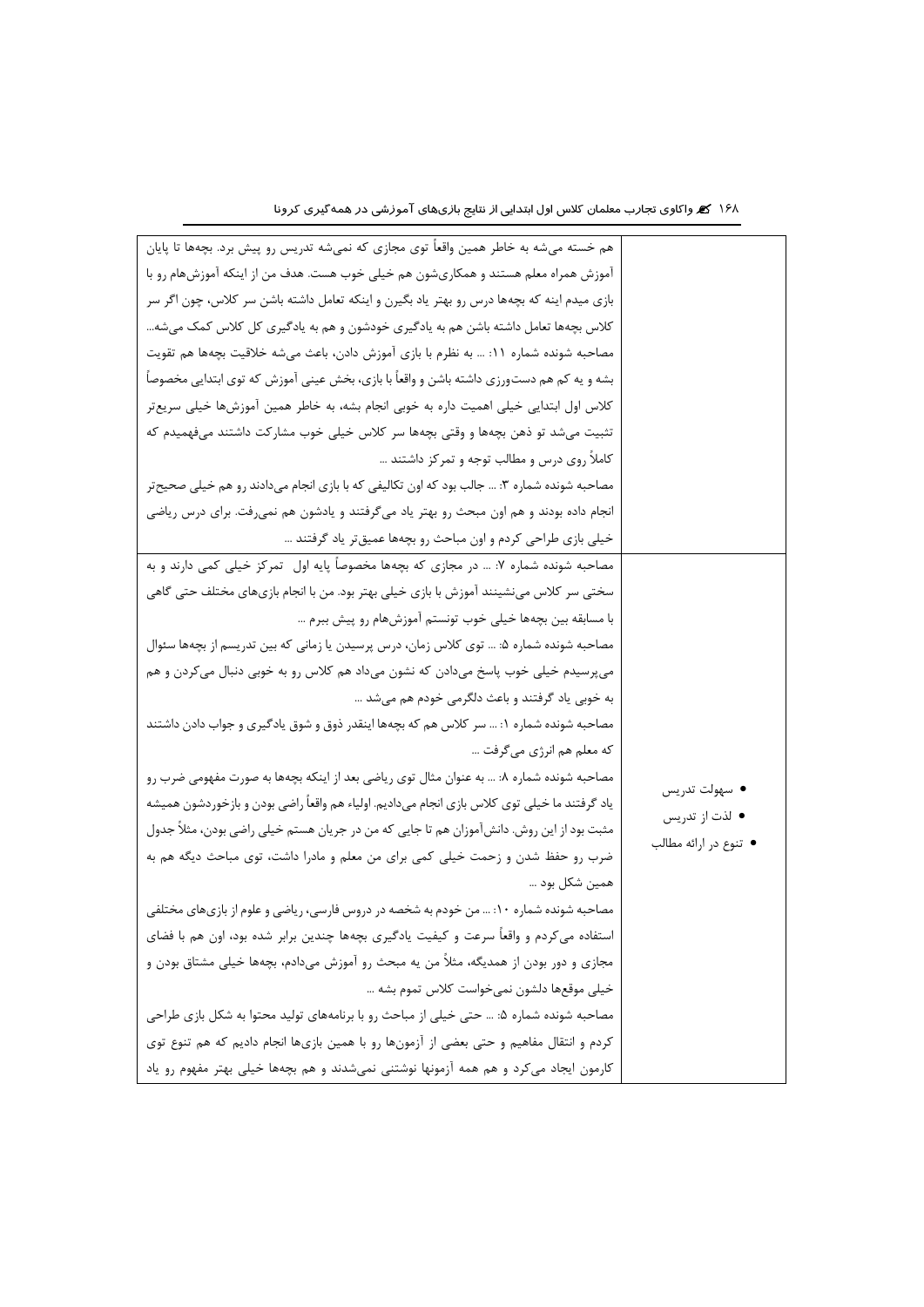| و نگرانی در مورد درس بچهشون ندارند …                                    |
|-------------------------------------------------------------------------|
|                                                                         |
|                                                                         |
| آموزش دادن همراه با بازي واقعاً معجزه ميكنه<br>● تسهیل در انتقال مفاهیم |
| • أموزشي عدم ايجاد تنش با                                               |
| دانشآموز در خصوص مسائل                                                  |
|                                                                         |
| درسی                                                                    |
|                                                                         |
|                                                                         |
| بهتر درس رو یاد میگیره …                                                |
|                                                                         |
|                                                                         |
| أموزش همراه با بازي و مسابقه بود.                                       |

اعتبار دادههاي پدیدارشناسی نیز با استفاده از تکنیکهاي تأییدپذیري از طریق خودبازبینی پژوهشگران و اعتمادپذیري با هدایت دقیق جریان جمعآوري اطالعات و همسوسازي پژوهشگران تعیین شد. عالوه بر پژوهشگران، متن پرسشنامه مصاحبه در اختیار متخصص دیگري قرار داده شد. پس از استخراج دوباره مقوالت فرعی از پاسخهاي ارائه شده و مقایسة با مقوالت استخراجشده توسط پژوهشگران، همسویی نگرش پژوهشگران و متخصص موضوعی ایجاد شد. براي تعیین میزان پایایی از آلفاي كریپندورف استفاده گردید و عددي حدود 0/84 را در مورد مطلوبیت مضامین نشان داد كه نشان پایایی قابل قبول تحلیل انجام شده است.

-3 یافته نهایی

با جمعبندي مضامین مستخرج از طرح فراتركیب و مصاحبه با معلمان كالس اول و حذف موارد مشترک، در نهایت مدل نهایی تجارب معلمان كالس اول ابتدایی از نتایج بازيهاي آموزشی در همهگیري كرونا به صورت شکل 1 تدوین گردید: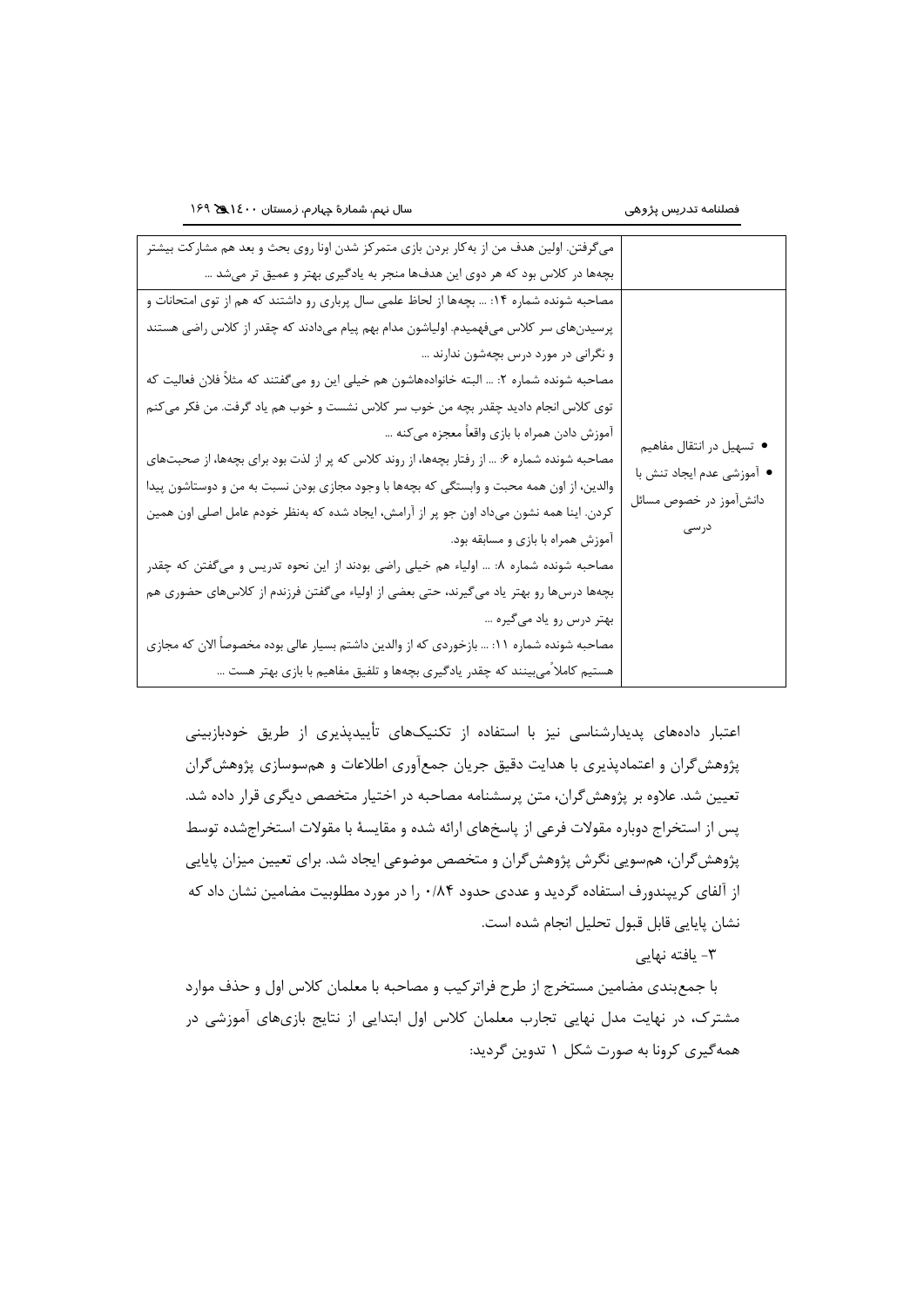

**شکل:۱ مدل نهایی تجارب معلمان كالس اول ابتدایی از نتایج بازيهاي آموزشی در همهگیري كرونا**

**بحث و نتیجه گیري**

بازي از جمله فعالیتهاي لذتبخش و سازنده براي همه، به ویژه براي كودكان میباشد و آموزش به وسیله بازي، عالوه بر اینکه زمینهساز آماده شدن كودک براي زندگی در آینده و رشد همه جانبهي قواي ذهنی، جسمی، شخصیتی و اجتماعی كودک میباشد، توجه زیادي را به خود خصوصاً توجه متخصصان تعلیم و تربیت در باب اهمیت نقش آن در آموزش جلب نموده است. در واقع معلمان خالق به وسیله بازي بسیاري از مفاهیم و حتی مهارتها را به دانشآموزان یاد میدهند. بر این اساس هدف پژوهش حاضر نیز، واكاوي تجارب معلمان كالس اول ابتدایی در استفاده از روش بازي در آموزشهاي مجازي بود.

بر اساس نتایج به دست آمده پژوهش، معلمان پایه اول ابتدایی با رویکردهایی خالقانه در ارائه آموزشها و تدریس با استفاده از روش بازي در فضاي مجازي در دوران شیوع ویروس كرونا)al et Zhuang، 2020( زمینهساز ایجاد عالقه، شوق به یادگیري و انگیزه بیشتر براي دانشآموزان، كسب تجربیات مثبت، اثربخش و عینی متناسب با درس خود، یادگیري مهارتها متناسب با رشد شناختی و جسمی می شوند. به گونهای كه معلمان معتقدند، آموزش مبتنی بر بازی سبب انگیزش (Garcia et al، 2021؛ al et Zou، 2021 )و حتی تقویت روحیه كنجکاوي، جستجوگري و كاوشگري در كودكان شده و یادگیری را برای آنان اثربخش میسازد (Garcia et al وdo21؛ Halim et al و2021). نتایج Vidergor و( 2021 )Lameras et al ،)2021( Hashemi ،)2021( Deta et al پژوهشهاي )2021( همسو با یافتههاي این پژوهش میباشد.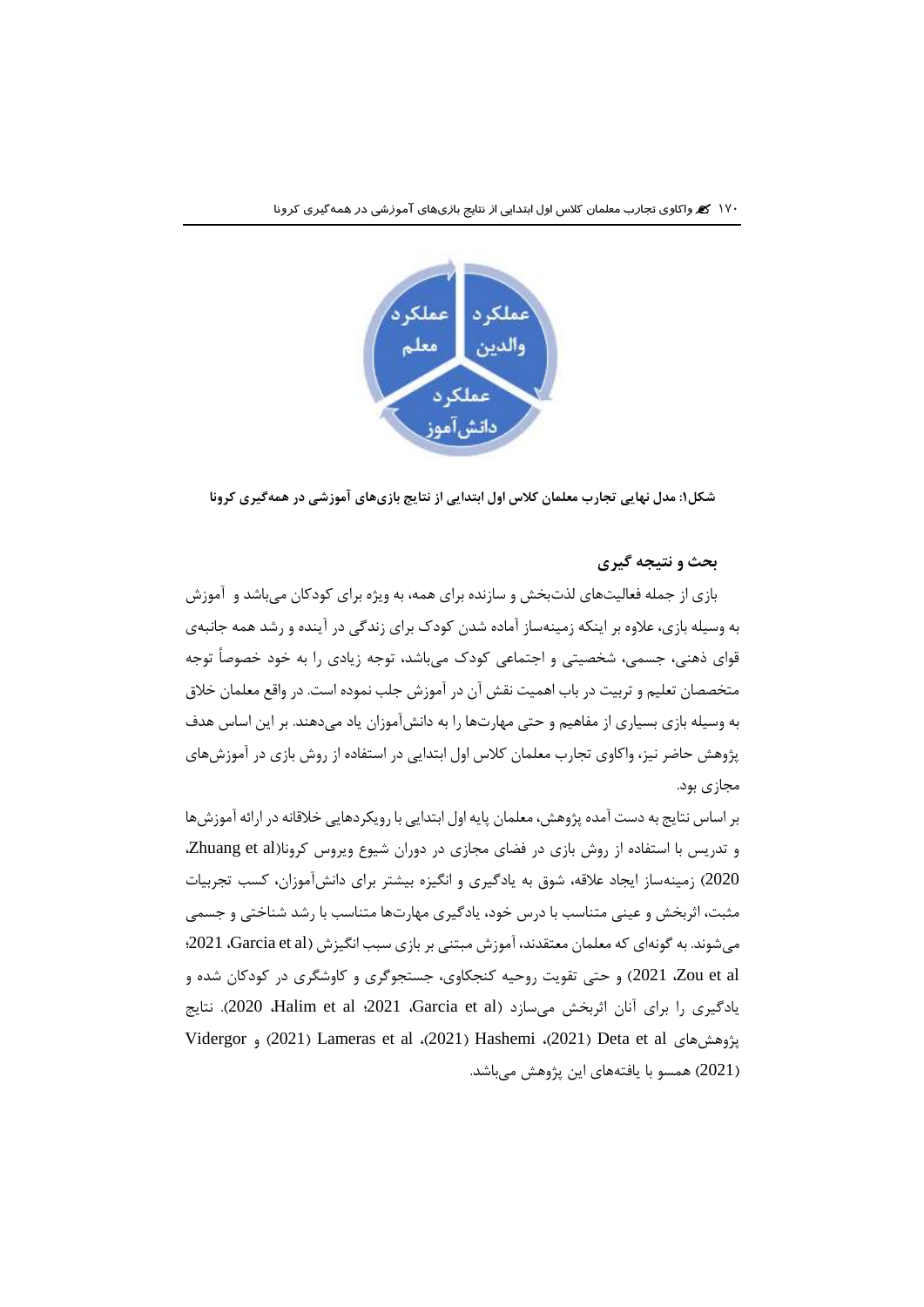همچنین تجربه معلمان با استفاده از روش بازي حاكي از یادگیري اثربخش (Deta et al، 2021؛ al et Lameras، 2021؛ al et Garcia، 2021)، در ساعات مشخصی از روز كه زمینهساز تقویت مهارت حل مسأله (Zou et al ؛2021 ،Russo et al ؛2021 ،Idris et al ؛2021 در كودكان خصوصاً زمانی كه آموزشها به صورت تعامل با همسالان (Mohammad& shaban) Hodges et :2021 al، 2021؛ al et Deng، 2021؛ Vidergor، 2021 )باشند، میگردد. به طور كلی با پرورش خودكارآمدي در كودكان میتوان مجموعهاي از مهارتهاي ذهنی را پرورش داد تا به راحتی تصمیم گیری صورت پذیرد و حتی اطلاعات مختلف را ارزیابی نمود (Zou et :2021 ،Russo et al al، 2021). دستاورد چنین تفکري در دوران بزرگسالی استقالل در تصمیمات خواهد بود.

همچنین بر اساس یافتههاي پژوهش، با استفاده از روش بازي در آموزش پایه اول ابتدایی میتوان اعتماد به نفس كودكان را افزایش داد. خصوصاً در كارهاي گروهی و مشاركت در مباحث اعتماد به نفس آنان را تقویت نمود )al et Zou، 2021؛ Stojanovska، 2020 )و زمینه پیشرفت تحصیلی به .ساخت فراهم را( 2020 ،Deng et al ؛2021 ،Mohammad & Shaban ؛2021 ،Deta et al( طوركلی بازي، آموزش است و كودک از طریق بازيها مهارتهاي گوناگونی را كسب میكند. بنابراین، بهترین وسیلهاي كه از طریق آن میتوان بسیاري از مفاهیم را آموزش داد و به عنوان یک راهكار در جهت افزایش خلاقیت فراگیران و بهبود مهارتهای زبانی(Akramovna، 2021؛ Halim et al، 2020( فراهم نمود استفاده از روش بازي در آموزش میباشد. بر اساس تجارب زیسته معلمان، یافته- هاي پژوهش حاكی از آن است كه آموزش به وسیله بازي در كالساول ابتدایی زمینهساز تعامل بیشتر فراگیران با معلم، همساالن و مهمتر از همه والدین در زمان شیوع ویروس كرونا میباشد. نتیجه چنین اقدامات سنجیدهای لذت بردن از یادگیری (Zou et al 2021؛ Jdris et al  $.2021$ ، Stojanovska، 2021، Zou et al 2020( و تدریس اثربخش )Vidergor، 2021؛ al et Deng، 2021 )در كالس درس مجازي خواهد بود.

بر اساس یافتههاي حاصل از مصاحبه و در تایید یافتههاي مستخرج از روش فراتركیب، میتوان تجارب زیسته معلمان را با استفاده از روش بازي بر اساس سه محور دانشآموزان، معلمان و اولیاي دانشآموزان در نظر گرفت. در واقع معلمانی كه از روش بازي استفاده میكنند، هدفشان مشاركت مؤثر فراگیران و در جریان یادگیري قرار گرفتن آنان میباشد. بهگونهاي كه عالوه بر اینکه كودكان آموزشهاي الزم را دریافت میكنند، از فرایند آموزشها به سبک بازي نیز لذت می برند. چنین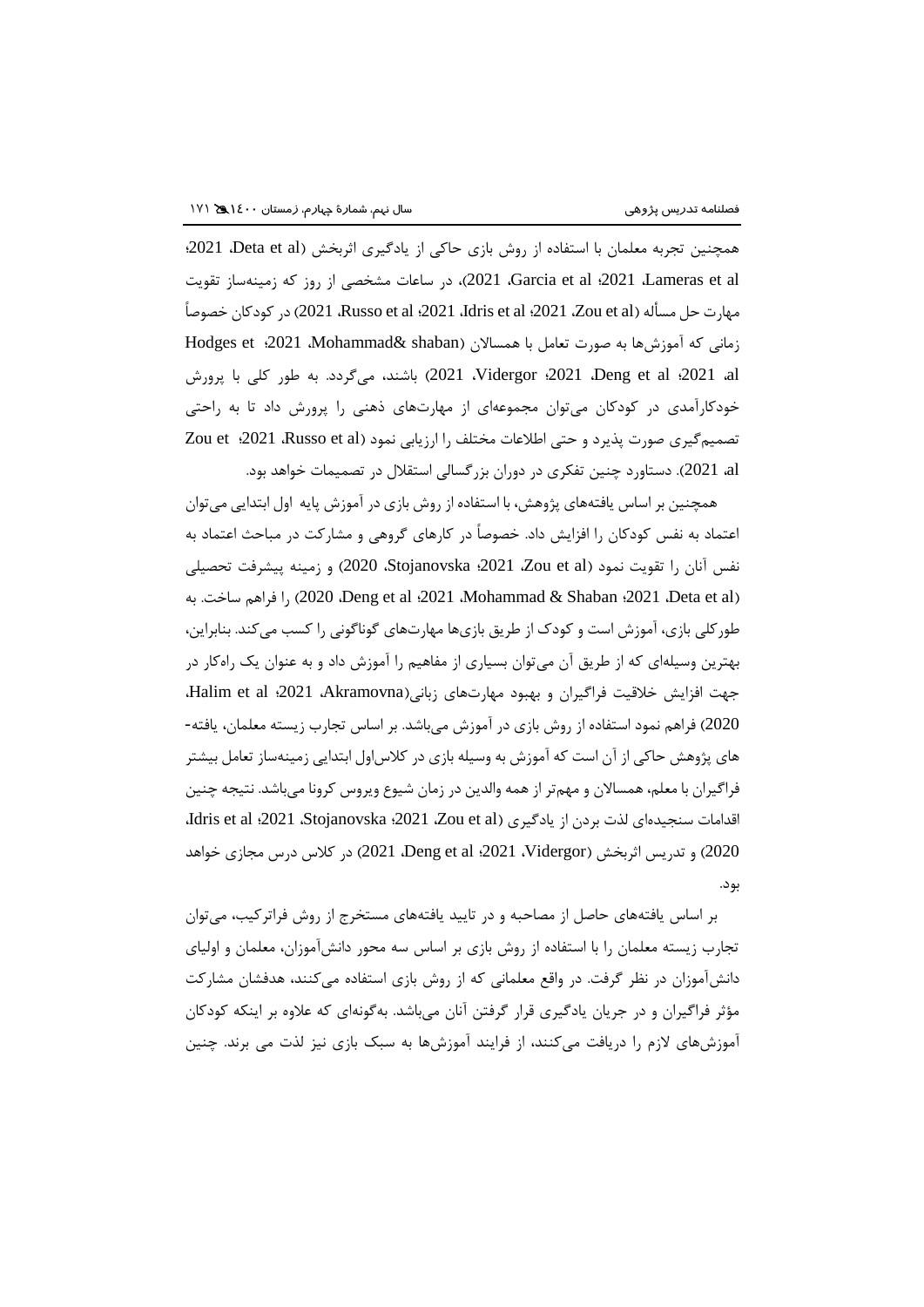اقداماتی موجب كاهش سطح اضطراب فراگیران، تسریع در فرایند یادگیري و در نتیجه اثربخش بودن آموزشها با درک تفاوتهاي فردي هر كدام از آنها خواهد بود. به عنوان نمونه میتوان به تجربه معلمی اشاره نمود كه معتقد بود: »... بچهها خیلی بهتر مفهوم رو یاد میگرفتند ...« یا »... وقتی آموزشها در قالب بازي به بچه ارائه میشه به طور ناخودآگاه جوّ كالس مجازي هم پر از آرامش و لذت و شور و اشتیاق میشه ...« همچنین »... اگر بخوام یکی از تجربیات خیلی خوبی كه استفاده از بازي تو آموزش رو دارم، بگم این بود كه فهمیدم براي دانشآموزایی كه دیرآموز هستند و معموالً معلم باهاشون مشکل داره و همراه با كالس پیش نمیان، همین استفاده از بازي براي آموزش این بچهها خیلی مؤثر هست ...«. لذا معلمان با استفاده از روش بازي راحتتر میتوانند مطالب و مباحث را انتقال دهند و حتی از تدریس خود بیشتر لذت میبرند تا زمانی كه آموزشها صرفاً به صورت سخنرانی و یک طرفه باشد. در تایید مطالب فوق میتوان از تجربه معلمی سخن به میان آورد كه معتقد بود »... من با انجام بازيهاي مختلف حتی گاهی با مسابقه بین بچهها خیلی خوب تونستم آموزشهام رو پیش ببرم ...«.

بنابراین معلمان نیز با استفاده از روشهاي خالقانه و فعال در تدریس میتوانند زمینهساز ایجاد نوآوري، خالقیت و حتی حس مسئولیتپذیري در فراگیران شوند. در ارتباط با مدیریت كالس درس نیز استفاده از روش بازي در آموزشهاي مجازي اثربخش بوده بهگونهاي كه تثبیت آموختههاي دانشآموزان را به دنبال داشته و ایجاد تنوع در آموزشها، منجر به كاهش خستگی دانشآموزان شده است. به عنوان نمونه میتوان از تجربه معلمی نام برد كه معتقد بود »جالب بود كه اون تکالیفی كه با بازي انجام میدادند رو هم خیلی صحیحتر انجام داده بودند و هم اون مبحث رو بهتر یاد میگرفتند و یادشون هم نمیرفت...« بنابراین تعامل مؤثر بین دانشآموزان در بستر كالس درس مجازي زمینهساز ایجاد تغییر در رفتار و تثبیت یادگیري آنان خواهد بود. آنچه در این پژوهش مهم میباشد، توجه به نقش اثربخش والدین به عنوان حلقه مفقوده تا قبل از آموزشهاي مجازي و شیوع ویروس كرونا بوده است. به عبارتی والدین در آموزشهاي مجازي آن هم در كالس اول ابتدایی نقش بسیار مهم و فعالی دارند و از دیدگاه معلمان و بر اساس صحبتهایی كه با والدین آنها داشتند، استفاده از روش بازي در آموزشها نه تنها به لحاظ علمی بلکه به لحاظ ایجاد عالقمندي، افزایش تالش، شوق به یادگیري و رقابت با دوستان، حتی سرعت بخشیدن به یادگیري آنان نسبت به سایر روشها به گونهاي بارز و قابل مشاهده بود.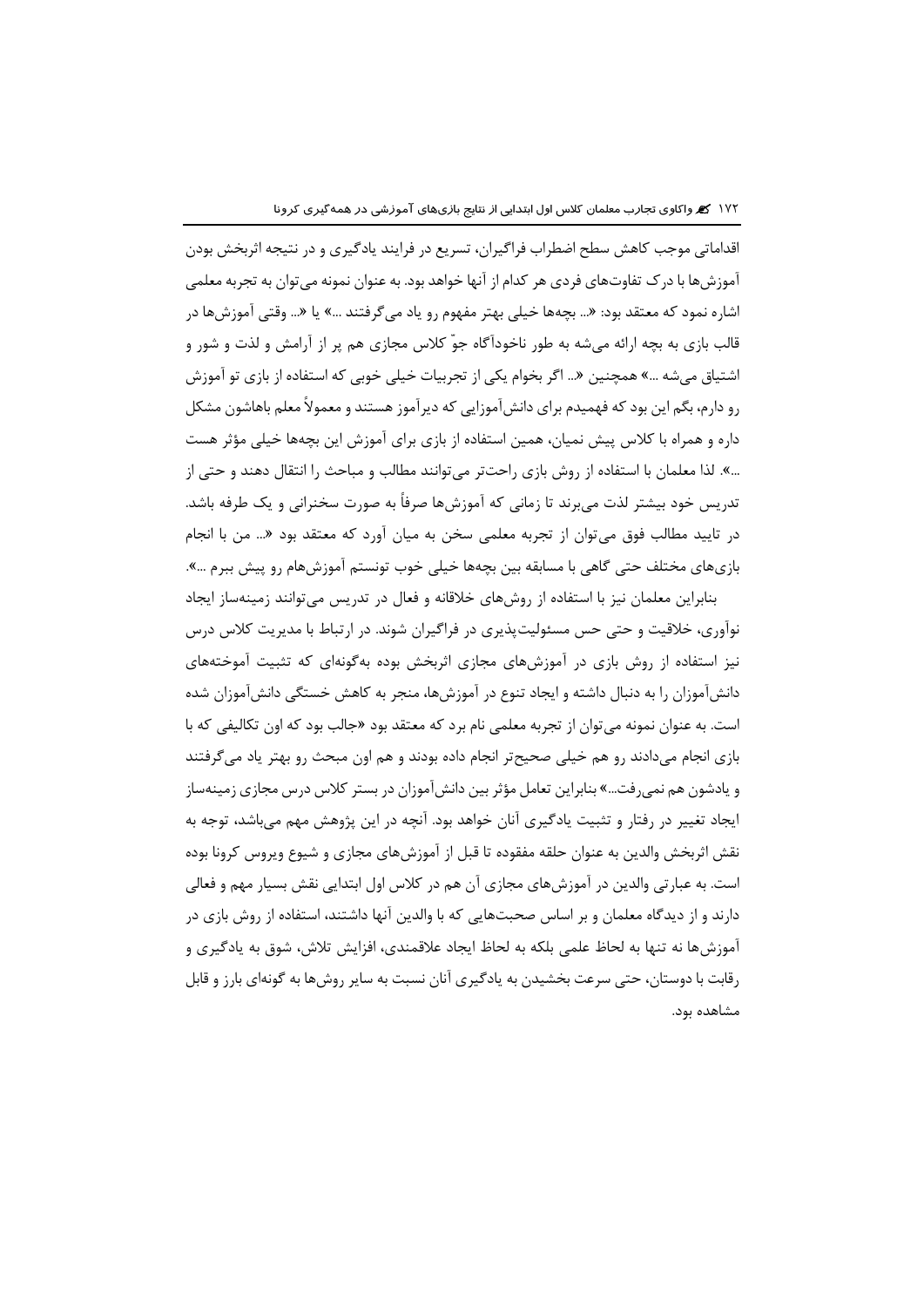،)2021( Aldabbus ،)2021( Dortaj ،)2021( Zou et al ،)2021( Lameras پژوهشهاي Garcia et و( 2013 )Taylor & Boyer ،)2019( Aslam ،)2020( Pirabbasi & Safarzadeh al( 2008 )همسو با یافتههاي پژوهش حاضر بوده و هر كدام به یک بعد یا ابعادي از اثرات بازي بر آموزش اثربخش معلمان اشاره نمودهاند.

در جمعبندي مباحث میتوان به نقش اثربخش و مهم بازيها به عنوان یک روش تدریس خالق توأم با نوآوري در سیستم آموزشی خصوصاً پایه اول ابتدایی و با تمركز بر تجارب معلمان كالس اول در استفاده از این نوع روش تدریس اشاره نمود. باید اذعان نمود اگرچه مشاركت كنندگان پژوهش، معلمان كالس اول ابتدایی به عنوان بنیانگذاران مهم و اصلی نظام تعلیم و تربیت بودند، اما پژوهش حاضر داراي محدودیتهایی نظیر اعتباریابی نتایج و تاثیرات عملکردي بازيهاي آموزشی در سایر پایههاي دوره ابتدایی است. بر اساس یافتههاي پژوهش، پیشنهاد میگردد آموزش و بهسازي معلمان كالس اول ابتدایی در جهت استفاده خالقانه از روشهاي مختلف خصوصاً بازيهاي آموزشی در برنامه توانمندسازي ساالنه آنان قرار گیرد. همچنین آگاهسازي والدین از اهمیت این نوع روش تدریس خصوصاً در آموزشهاي مجازي و جلب همکاري آنان ضرورت انکارناپذیري دارد. الزم است تدریس تعاملی و توانایی شناسایی استعدادهاي فراگیران و ارائه آموزش متناسب با خصوصیات هر یک از آنها با جدیّت دنبال گردد.

#### **مالحظات اخالقی**

در فرآیند انجام و اجراي پژوهش حاضر، اصول اخالق حرفهاي مرتبط با پژوهش رعایت شده است.

# **حامی مالی**

كلیه هزینههاي پژوهش حاضر توسط نویسندگان مقاله تأمینشده است.

# **تعارض منافع**

بنا بر اظهار نویسندگان، مقاله حاضر فاقد هرگونه تعارض منافع بوده است. این مقاله قبالً در هیچ نشریهاي اعم از داخلی یا خارجی چاپنشده و صرفاً جهت بررسی و چاپ به فصلنامه تدریس پژوهی ارسالشده است.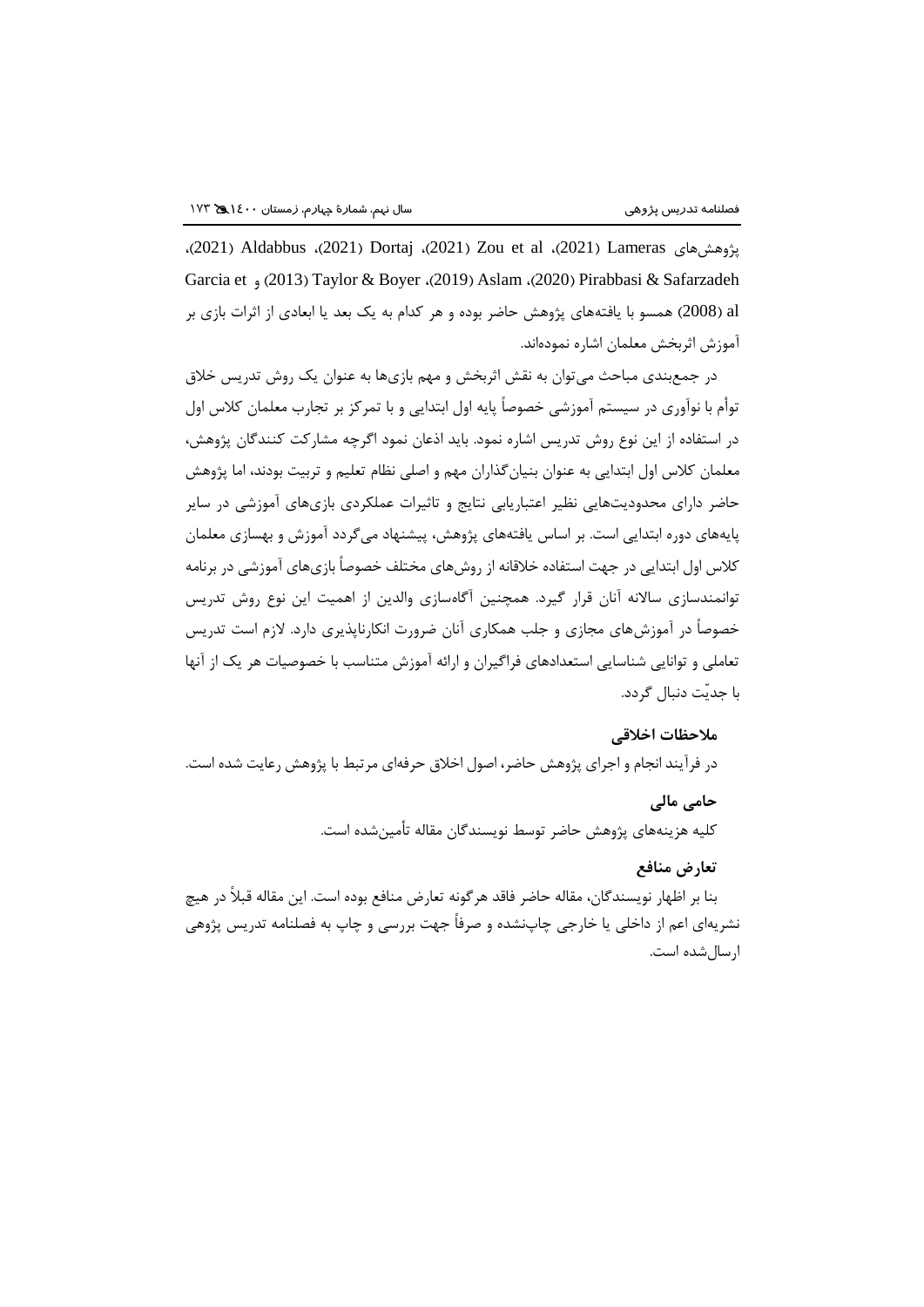#### **References**

Akramovna, M. D. (2021). Using memory games in teaching English learning. *ResearchJet Journal of Analysis and Inventions*, 2 (5): 129-132.

Aldabbus, S. (2008). An Investigation into the Impact of Language Games on Classroom Interaction and Pupil Learning in Libyan EFL Primary Classrooms. PhD Dissertation. Newcastle University.

Aslam, R. (2021). Entrepreneurship skills among young learner through play strategy: a qualitative study. Humanities & Social Sciences Reviews.

Atkin, J. (1991). Thinking about Play. Play in the Primary Curriculum. London: Hodder & Stoughton.

Behnamnia, N., Kamsin, A., Ismail, M. A. B., & Hayati, A. (2020). The effective components of creativity in digital game-based learning among young children: A case study. *Children and Youth Services Review*, 116, 105227.

Bigdeli, I. A., Mohammadifar, M. A., Rezaei, A. M., & Abbas Zadeh, A. (2016). The effect of math problem solving training with play method on attention, problem solving and self-efficacy of students with math learning disorder. *Research in school and virtual learning*. 4 (2): 45-56

Campillo-Ferrer, J. M., Miralles-Martinez, P., & Sanchez-Ibanez, R. (2020). Gamification in higher education: Impact on student motivation and the acquisition of social and civic key competencies. *Sustainability*, 12(12): 4822.

Chenail, R. J. (2011). Learning to Appraise the Quality of Qualitative Research Articles: A Contextualized Learning Object for Constructing Knowledge. The Qualitative Report, 16(1): 236-248.

Colaizzi, P. F. (1978). Psychological research as the phenomenologist views it. Existential Phenomenological Alternatives for Psychology. Oxford University Press, 53(13): 6-17.

Deng, L., Wu, S., Chen, Y., & Peng, Z. (2020). Digital game‐based learning in a Shanghai primary‐school mathematics class: A case study. *Journal of Computer Assisted Learning*, 36(5): 709-717.

Deta, U. A., Kurniawan, F. K., Lestari, N. A., Yantidewi, M., Jauhariyah, M. N. R., & Prahani, B. K. (2021). Literature Review on The Use of Educational Physics Games in Improving Learning Outcomes. *In Journal of Physics: Conference Series* (Vol. 1805, No. 1, p. 012038). IOP Publishing.

Diana, N. P. R. (2010). The Advantages and Disadvantages of Using Games in Teaching Vocabulary to the Third Graders of Top School Elementary School.PhD Dissertation. Universitas Sebelas Maret.

Dortaj, F. (2013). Comparison of the effect of two methods of teaching through play and traditional motivation and students' academic achievement in mathematics. School Psychology. 2 (4): 80-62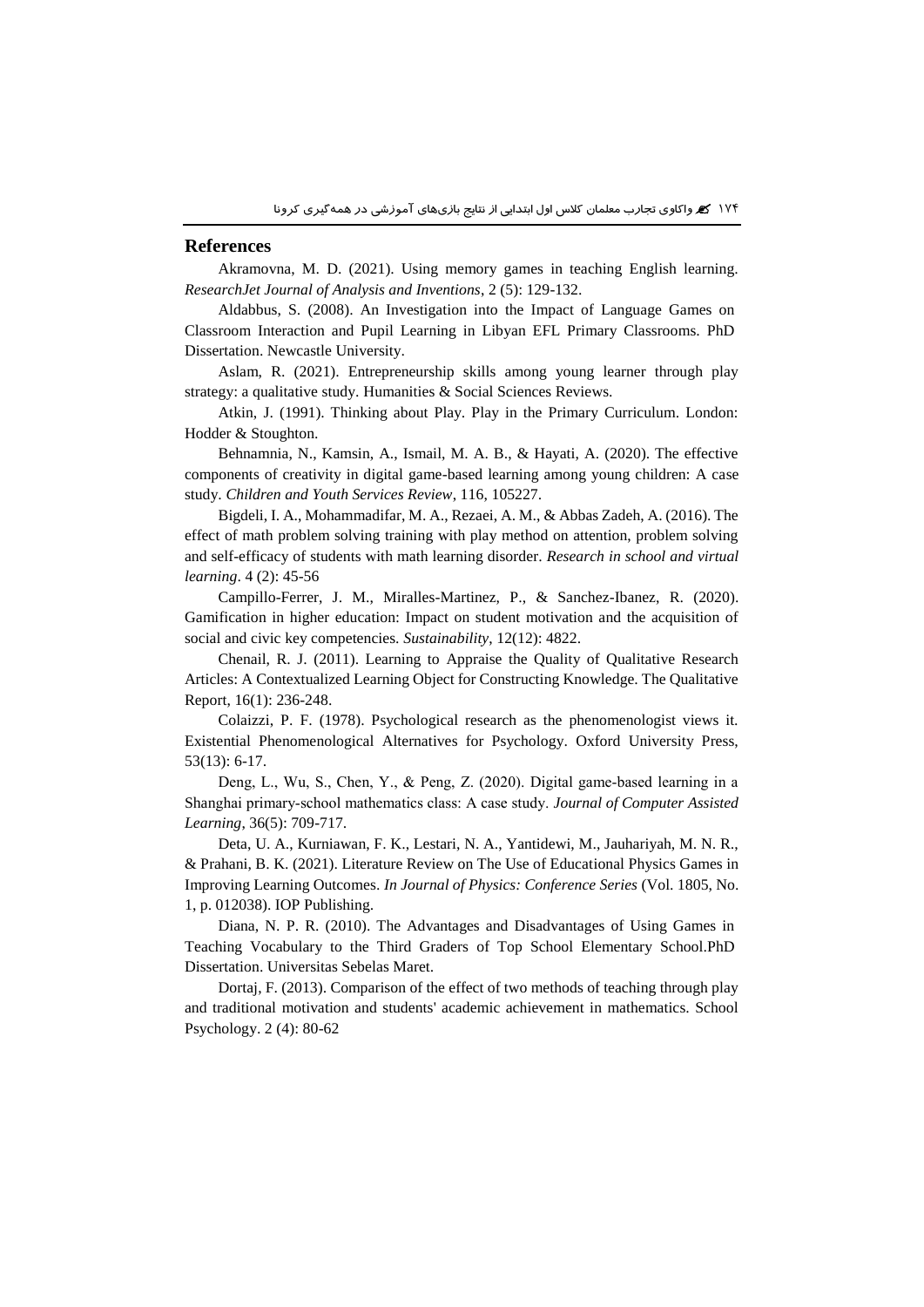Garcia, S. G., Nicolas, A. H., Cano, M. G., & Alonso, J. M. R. (2021). Gamification in the childhood education classroom. *South Florida Journal of Development*, 2(1): 623- 632.

Garfin, D. R., Silver, R. C., & Holman, E. A. (2020). The novel coronavirus (COVID-2019) outbreak: Amplification of public health consequences by media exposure. Health Psychology: Official Journal of the Division of Health Psychology, American Psychological Association. Advance online publication.

Graber, K. M., Byrne, E. M., Goodacre, E. J., Kirby, N., Kulkarni, K., Ofarrelly, C., & Ramchandani, P. G. (2021). A rapid review of the impact of quarantine and restricted environments on children's play and the role of play in children's health. *Child: Care, Health and Development*, *47*(2): 143-153.

Habibi, H. (2015). Comparison of the effect of teacher-centered and game-centered methods of mathematics education on motivation and academic achievement of seventh grade students. Master Thesis in Educational Sciences, majoring in Educational Research. Ahvaz: Shahid Chamran University

Halim, M. S. A. A., Hashim, H., & Yunus, M. M. (2020). Pupils' Motivation and Perceptions on ESL Lessons through Online Quiz-Games. *Journal of Education and E-Learning Research*, 7(3): 229-234.

Hashemi, A. (2021). The effects of using games on teaching vocabulary in reading comprehension: a case of gifted students. *Journal for the Education of Gifted Young Scientists*, 9 (2): 181-191.

Hashemi, S. R., Mohsenzadeh, F., & Heidari, H. (2016). The role and importance of linguistic play therapy on spelling learning disorder in elementary school students. Fifth International Conference on Psychology and Social Sciences

Hemmati, B., Alamdarloo, M., & Gholipour, M. R. (2020). The effect of game-based teaching methods on students' academic achievement. *A new approach in educational sciences*. 2 (2): 134- 145.

Hodges, G. W., Oliver, J. S., Jang, Y., Cohen, A., Ducrest, D., & Robertson, T. (2021). Pedagogy, partnership, and collaboration: A longitudinal, empirical study of serious educational gameplay in secondary biology classrooms. *Journal of Science Education and Technology*, 30(3): 331-346.

Hung, M., Licari, F. W., Hon, E. S., Lauren, E., Su, S., Birmingham, W. C., & Lipsky, M. S. (2021). In an era of uncertainty: Impact of COVID‐19 on dental education. *Journal of dental education*, 85(2): 148-156.

Idris, M. I., Said, N. E. M., & Tan, K. H. (2020). Game-based learning platform and its effects on present tense mastery: Evidence from an ESL classroom. International. *Journal of Learning, Teaching and Educational Research*, 19(5): 13-26.

Imani Jajarmi, H. (2020). Social Consequences of Corona Prevalence in Iranian Society. *Social Impact Assessment Quarterly*, 2: 87-103

Karimi, A. A. (2004). Creativity Barrier Training, Management Quarterly in Education, (2): 12-24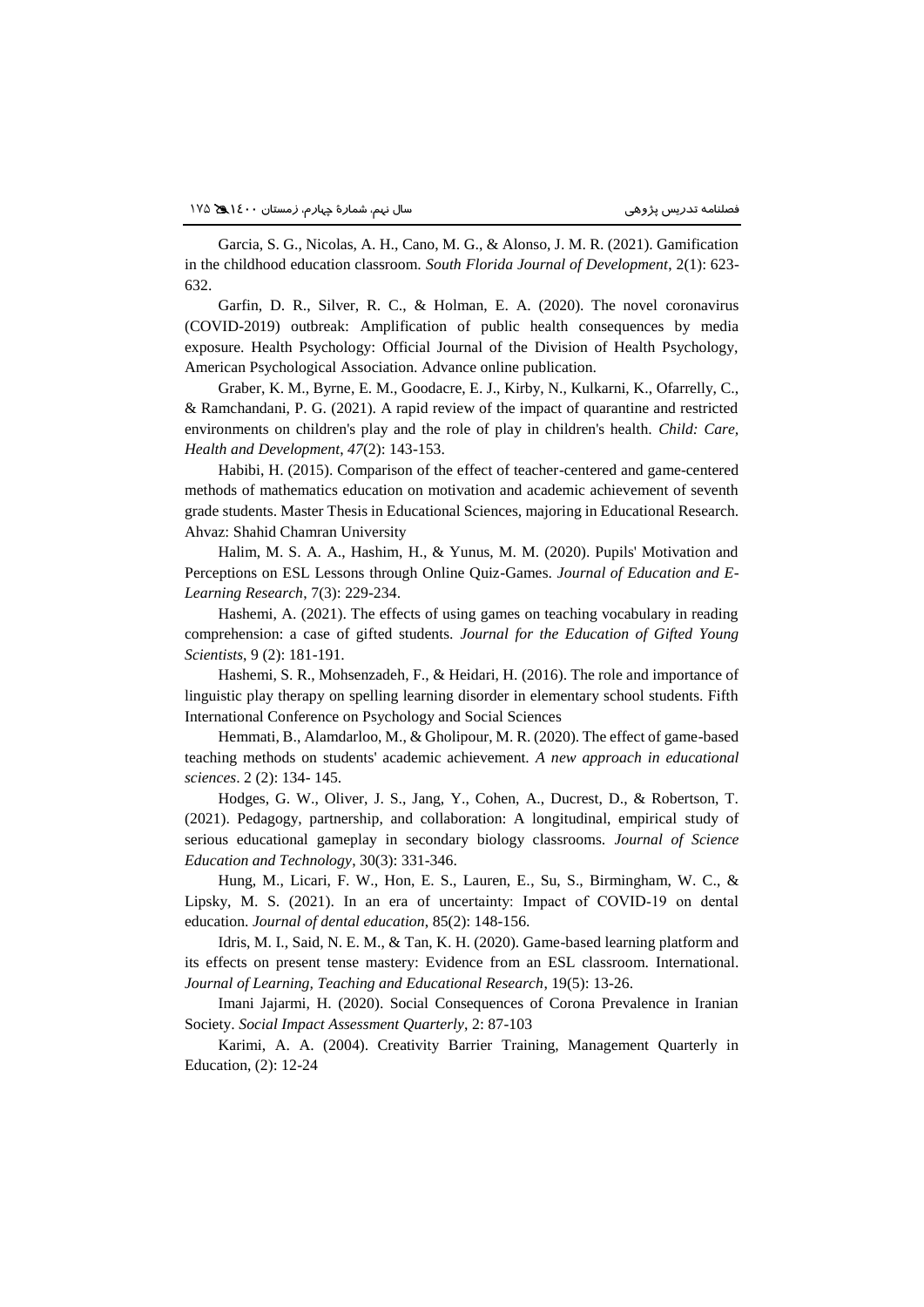Khazaei, K., & Jaliliyan, N. (2014). The effect of computer educational games on academic achievement and creativity of elementary school students. *Information and communication technology in educational sciences*. 5 (2): 39-23

Kusumayanthi, S., & Rusmiyati, M. (2021). Students'engagement in learning english vocabulary via games in kahoot! *English Journal Literacy Utama*, 6(1): 444-452.

Lameras, P., Arnab, S., De Freitas, S., Petridis, P., & Dunwell, I. (2021). Science teachers' experiences of inquiry-based learning through a serious game: a phenomenographic perspective. *Smart Learning Environments*, 8(1): 1-25.

Lincoln, Y. S., & Guba, E. G. (1985). Naturalistic inquiry. Beverly Hills, CA: Sage.

Mahdavi Nasab, Y. (2016). Presenting and applying the educational game design model (Case study: social studies in primary school). Ph.D. Thesis. Tehran: Tarbiat Modares University.

Malik, M., Hassanzadeh, R., & Tirgari, A. H. (2013). The effectiveness of cognitivebehavioral group play therapy on reducing behavioral problems in children with reading. *Learning Abilities*, 2 (3): 153-140

McEnroe-Petitte, D., & Farris, C. (2020), "Using gaming as an active teaching strategy in nursing education", *Teaching and Learning in Nursing*, 15 (1): 61-65.

Mohamed, A. M. A., & Shaaban, T. S. K. (2021). The Effects of Educational Games on EFL Vocabulary Learning of Early Childhood Students with Learning Disabilities: A Systematic Review and Meta-analysis. *International Journal of Linguistics, Literature and Translation*, 4(3):159-167.

Pir Abbasi, Z., & Safarzadeh, S. (2019). The effectiveness of group play therapy on social skills and memory function of female elementary school students with special learning disabilities. *Journal of Pediatric Nursing*. 6 (2): 5-12

Russo, J., Bragg, L. A., & Russo, T. (2021). How Primary Teachers Use Games to Support Their Teaching of Mathematics. *International Electronic Journal of Elementary Education*, 13(4): 407-419.

Russo, J., Russo, T., & Bragg, L. A. (2018). Five principles of educationally rich mathematical games. *Australian Primary Mathematics Classroom*, 23(3): 30-34.

Salsabila, N. H., Hapipi, H., & Luluilmaknun, U. (2020). Students' Perceptions Towards Educational Games Learning Media in Mathematics. Adv. Soc. Sci. Educ. Humanit. Res, 465: 127-131.

Sandelowski, M., & Barroso. J. (2007). Handbook for synthesizing qualitative research, New York, NY: Springer. 1-311.

Seif, A. A. (2021). Modern Educational Psychology: Psychology and Education, Ninth Edition, Tehran. Doran Publishing. Twenty-sixth edition

Stojanovska, M. (2021). Celebrating the International Year of Periodic Table with chemistry educational games and puzzles. *Chemistry Teacher International*, 3(1).

Taylor, M. E., & Boyer, W. (2020). Play-based learning: Evidence-based research to improve children's learning experiences in the kindergarten classroom. *Early Childhood Education Journal*, 48(2): 127-133.